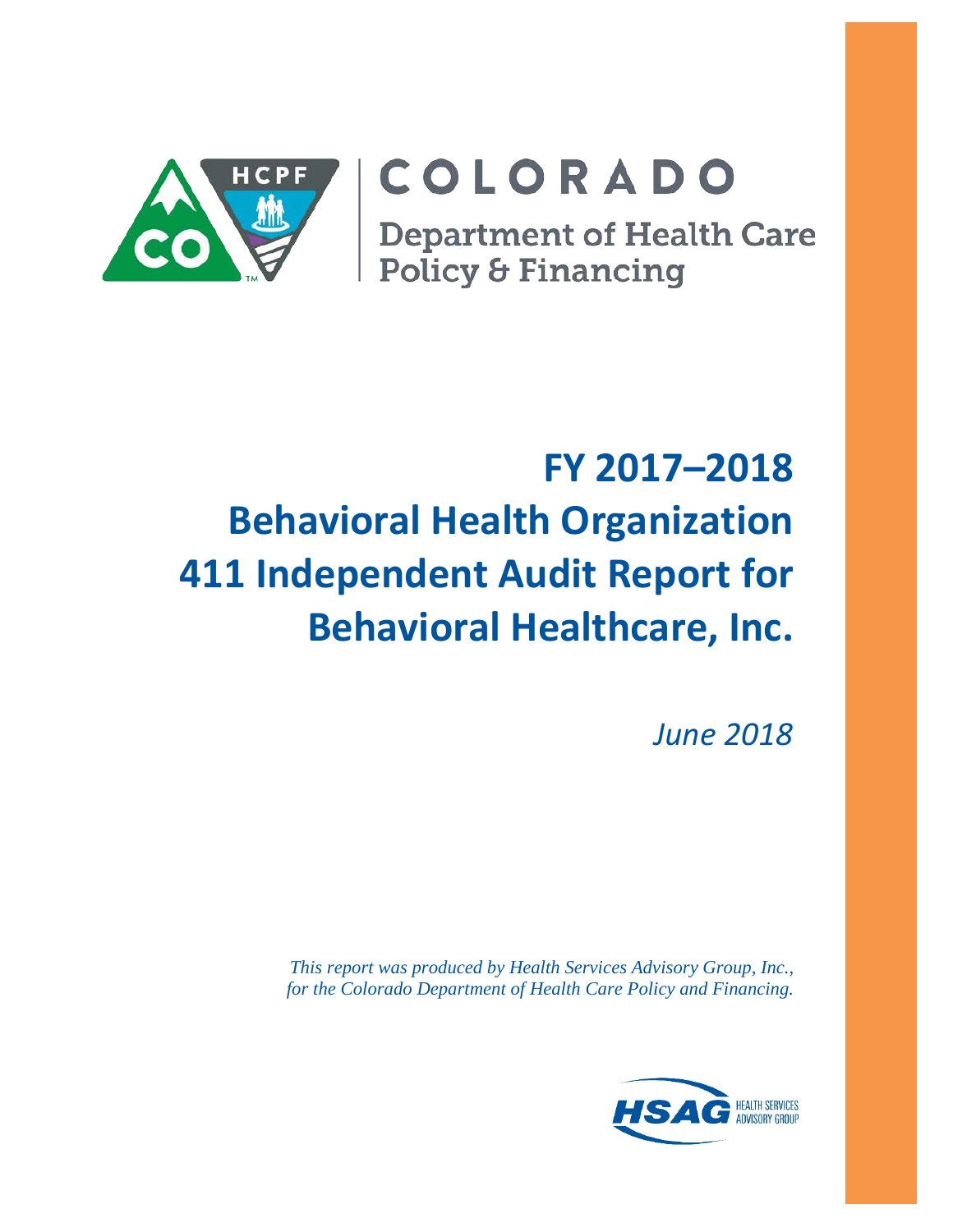

# **Contents**

| Appendix A. Mental Health Encounter Data Flat File Specifications for BHOs |  |
|----------------------------------------------------------------------------|--|
| Appendix B. Response Data Layout for Encounter Quality Audit for BHOs  B-1 |  |
|                                                                            |  |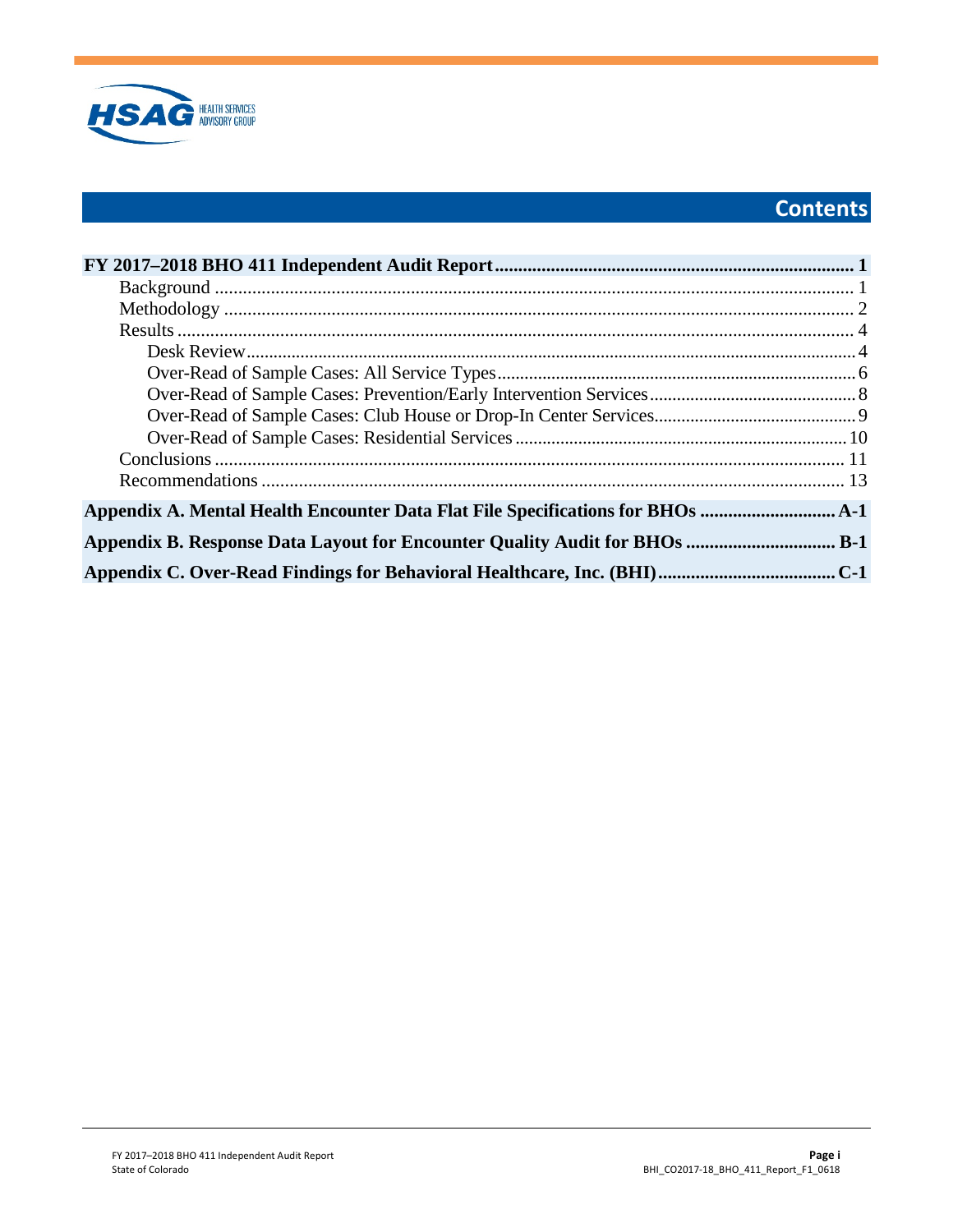

## <span id="page-2-0"></span>**FY 2017–2018 BHO 411 Independent Audit Report**

# <span id="page-2-1"></span>**Background**

In fiscal year (FY) 2008–2009, the Colorado Department of Health Care Policy and Financing (the Department) contracted Health Services Advisory Group, Inc. (HSAG), to conduct an encounter data validation study for the Department's five contracted behavioral health organizations  $(BHOs)$ .<sup>[1](#page-2-2)</sup> Based on the study findings, HSAG recommended that the Department develop guidelines for BHOs to perform ongoing reviews of encounter data quality. The Department has continued working with the BHOs to assist them with their internal encounter data quality audits. Annually, the Department selects a random sample of 411 final, paid encounters from the BHOs' encounter flat files and the BHOs are required to conduct an internal audit on this sample, using behavioral health record review to evaluate the quality of the encounter data. For FY 2017–2018, the Department randomly selected a sample of 411 cases for each BHO. The BHOs then submitted their audit results and a corresponding encounter data quality report for the Department's review.

To further improve the quality of behavioral health encounter data submitted by the BHOs, the Department developed and implemented the *Annual BHO Encounter Data Quality Review Guidelines* (guidelines) beginning in calendar year (CY) 2011. The guidelines include specific timeline and file format requirements to guide each BHO in preparing its annual Encounter Data Submission Quality Report and the Service Coding Accuracy Report. These reports are based on the BHOs' internal encounter data audits.

The guidelines also stipulate that an independent evaluation of the service coding accuracy results will be conducted by HSAG to verify the quality of internal audits performed by the BHOs. In contracting with HSAG in FY 2017–2018, the Department requested the following tasks:

- 1. Conduct a desk review of the Department's sampling protocol and code, as well as a review of each BHO's audit process, including any submitted audit documentation.
- 2. Conduct a review of behavioral health records for sample cases randomly selected from each BHO's 411 sample list.
- 3. Produce an aggregate report with BHO-specific findings, including a statement regarding HSAG's level of confidence in each BHO's audit results.

This report presents HSAG's validation findings of the BHOs' internal audit efforts as they pertain to the desk review (task #1 above) and behavioral health records review (task #2 above).

<span id="page-2-2"></span> $1$  All five BHOs contracted by the Department in FY 2017–2018 participated in this independent audit: Access Behavioral Care–Denver (ABC-D), Access Behavioral Care–Northeast (ABC-NE), Behavioral Healthcare, Inc. (BHI), Colorado Health Partnerships, LLC (CHP), and Foothills Behavioral Health Partners, LLC (FBHP).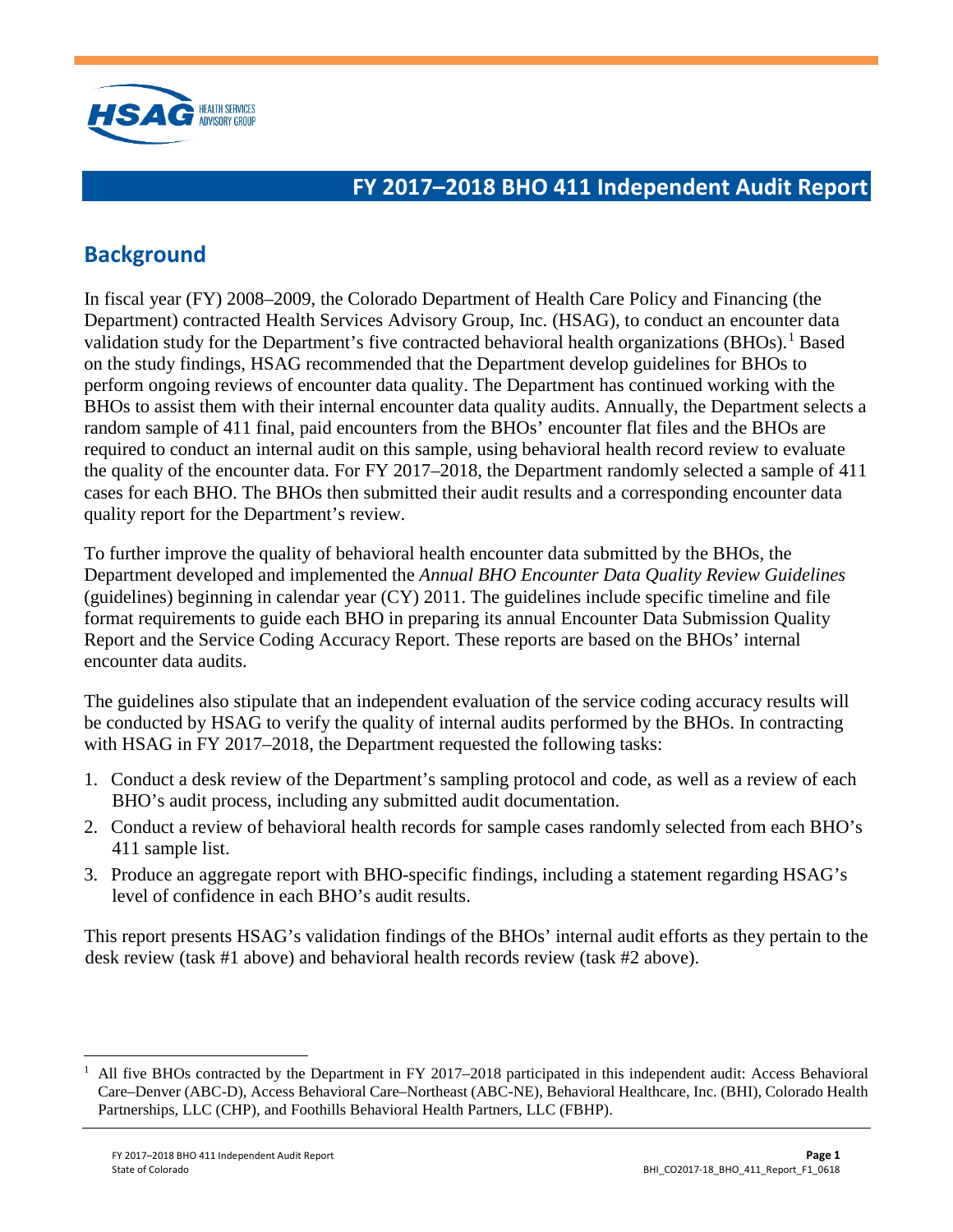

## <span id="page-3-0"></span>**Methodology**

HSAG's independent audit consisted of two components: (1) a desk review of the Department's sampling protocol and each BHO's audit documentation, and (2) an over-read of the BHOs' internal audit results. The first component, the desk review, aimed to ensure that the samples generated by the Department for the BHOs' internal audits followed standard sampling principles. More specifically, the desk review evaluated the extent to which the resulting 411 audit samples were generated randomly from a collection of encounters eligible for this study and were representative of those encounters.

The Department initially defined service and program categories for the FY 2017–2018 study in the guidelines. During the sampling process, however, the Department determined that the BHOs had begun applying recent billing requirement modifications that resulted in differential classifications for Club House/Drop-In Center Services encounters among the BHOs. Consequently, use of the historic identification criteria defined in the guidelines would exclude all encounters from the Club House/Drop-In Center Services sampling frame for selected BHOs. The Department consulted the BHOs and subsequently modified the sample selection criteria for all service and program categories to better capture all encounters intended for the study. The Department then submitted to HSAG in January 2018 its sampling methodology and the Structured Query Language (SQL) code used to randomly select encounters. The BHOs submitted audit documentation to HSAG during March 2018 and April 2018, and HSAG conducted a desk review of these internal audit methodology documents in May 2018.

The second component of HSAG's independent audit was to evaluate whether the BHOs' internal audit of behavioral health encounters against the members' records was accurate and consistent with the Uniform Service Coding Standards (USCS) manual. HSAG received the BHOs' response files containing their internal audit results and conducted an over-read for a sample of 30 cases from each BHO to accomplish this evaluation. Several steps were involved in this process:

#### **1. Generation of Over-Read Samples**

The Department submitted BHO-specific lists of sampled encounters<sup>[2](#page-3-1)</sup> and corresponding encounter data flat file information to HSAG in January 2018. Each list contained the sample of final, adjudicated behavioral health encounters paid between October 1, 2016, and September 30, 2017, from which each BHO would conduct its internal audit. The data layout for the encounter flat file can be found in Appendix A. From the 411 sample lists, HSAG employed a two-stage sampling methodology to randomly select 10 individual members from each of the three program service categories outlined in the Department's 411 encounter classification and sampling methodology. A single encounter was then randomly selected for each member. These 30 cases constituted the over-read samples for HSAG. Note that the two-stage sampling approach helps to ensure a broader selection of encounters as, over time, behavioral health services frequently involve the same members, procedures, and providers.

<span id="page-3-1"></span> $\overline{a}$ 2 The Department sampled 411 paid encounters from each BHO, stratified across three service categories (i.e., Prevention/Early Intervention Services, Club House or Drop-In Center Services, and Residential Services).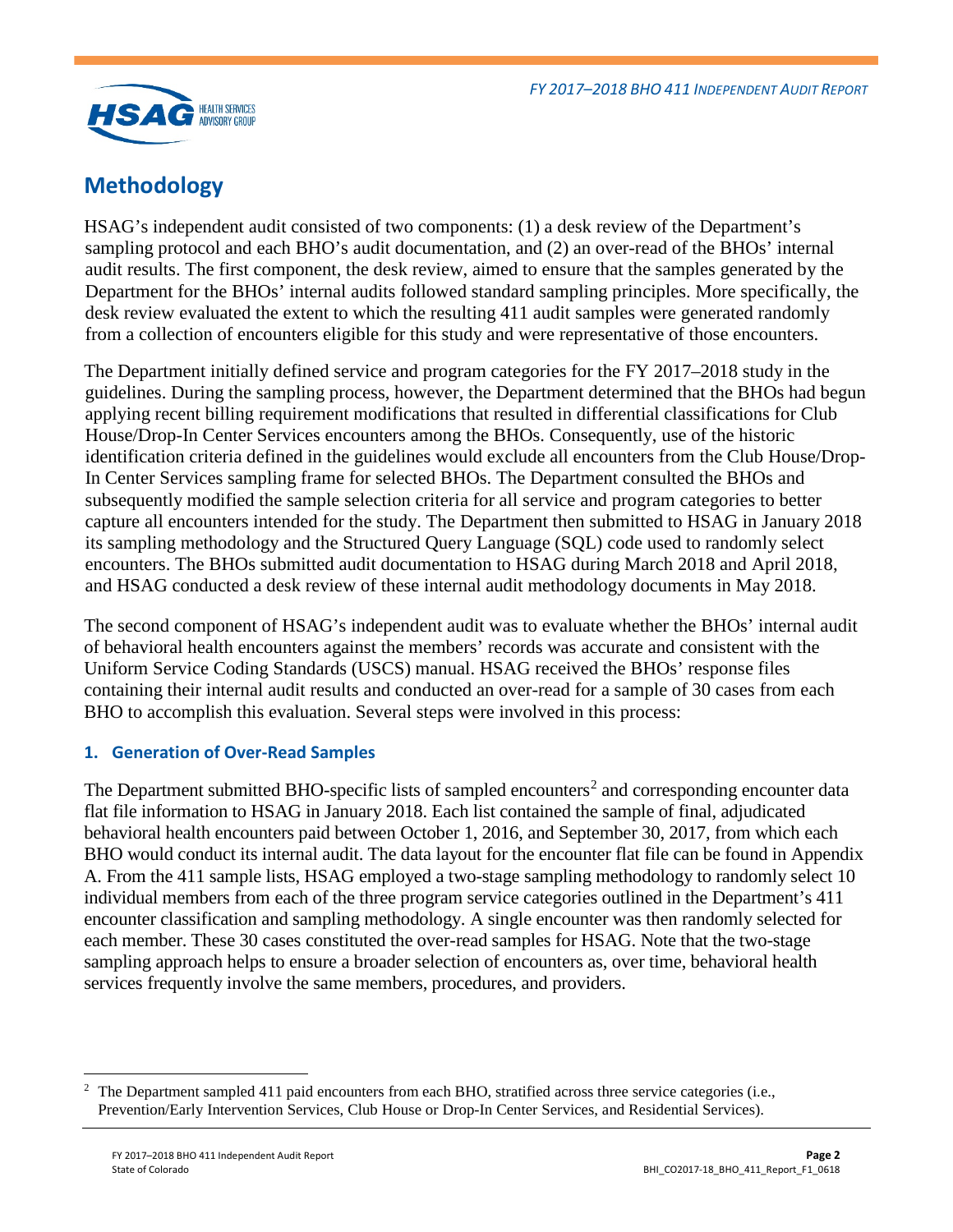

#### **2. Audit Tool Development**

Each BHO submitted the response file for its internal 411 audit to HSAG in mid-March 2018. The response file contained all required audited fields and the BHOs' validation results. The data layout for the response file is presented in Appendix B. HSAG designed a web-based data collection tool and corresponding tool instructions in alignment with the guidelines and with the 2015, July 2016, October 2016, January 2017, and July 2017 versions of the USCS manual.<sup>[3](#page-4-0)</sup> A control file containing selected fields from the Department's encounter data flat file and the BHOs' corresponding internal audit values for sampled cases was uploaded into the tool, permitting pre-population of encounter and audit information for each case. Pre-populated information could not be altered, and HSAG's reviewers were required to actively select an over-read response for each data element. Corresponding behavioral health records procured by the BHOs were linked to cases within the tool. The web-based tool allowed the HSAG analyst to extract MS Excel files containing encounter data, BHO audit responses, and HSAG reviewer responses.

#### **3. HSAG's Over-Read Process**

HSAG evaluated the accuracy of the BHOs' audit findings in April 2018. Specifically, HSAG's reviewers validated the BHOs' accuracy in auditing the providers' submitted encounter data in accordance with the USCS manuals specific to the study period. HSAG's over-read did not evaluate the quality of behavioral health record documentation or the providers' accuracy in submitting encounter data, only whether the BHOs' audit responses were accurate based on the review of the supporting behavioral health record documentation submitted by the BHOs. HSAG used the same standards for acceptable record evidence originally established by the Department for the FY 2011–2012 independent audit. HSAG's reviewers entered all over-read results into the web-based HSAG audit tool.

Two HSAG clinical reviewers were trained to conduct the over-read. During the over-read, the reviewer located the selected date of service in the submitted behavioral health record and verified the presence and/or supporting documentation in the medical record for the study elements (e.g., procedure codes, diagnosis codes) as well as whether the study elements aligned with coding standards defined in the USCS manual. National coding guidelines were only used when Current Procedural Terminology (CPT) codes and International Classification of Diseases, Tenth Revision, Clinical Modification (ICD-10-CM) codes were not included in the USCS manual. Next, the HSAG reviewer assessed the audit response of the BHO with respect to the accuracy of the data submitted by the provider. If the HSAG reviewer agreed with the BHO's audit response, a response of "agree" was selected in the tool. If the HSAG reviewer disagreed with the BHO's audit response, a response of "disagree" was selected in the tool. In the event of a disagreement with the BHO's audit findings, the HSAG reviewer would select from the tool a reason from a list of predetermined disagreement reasons specific to each data element. The findings of this audit were based on HSAG's percent of agreement or disagreement with the BHO's responses.

<span id="page-4-0"></span><sup>&</sup>lt;sup>3</sup> Given the expected dates of service for encounters in this study, the guidelines permit the use of the 2015, July 2016, October 2016, January 2017, or July 2017 versions of the USCS manual. All versions are available from the Department at [https://www.colorado.gov/pacific/hcpf/mental-health-rate-reform-0.](https://www.colorado.gov/pacific/hcpf/mental-health-rate-reform-0)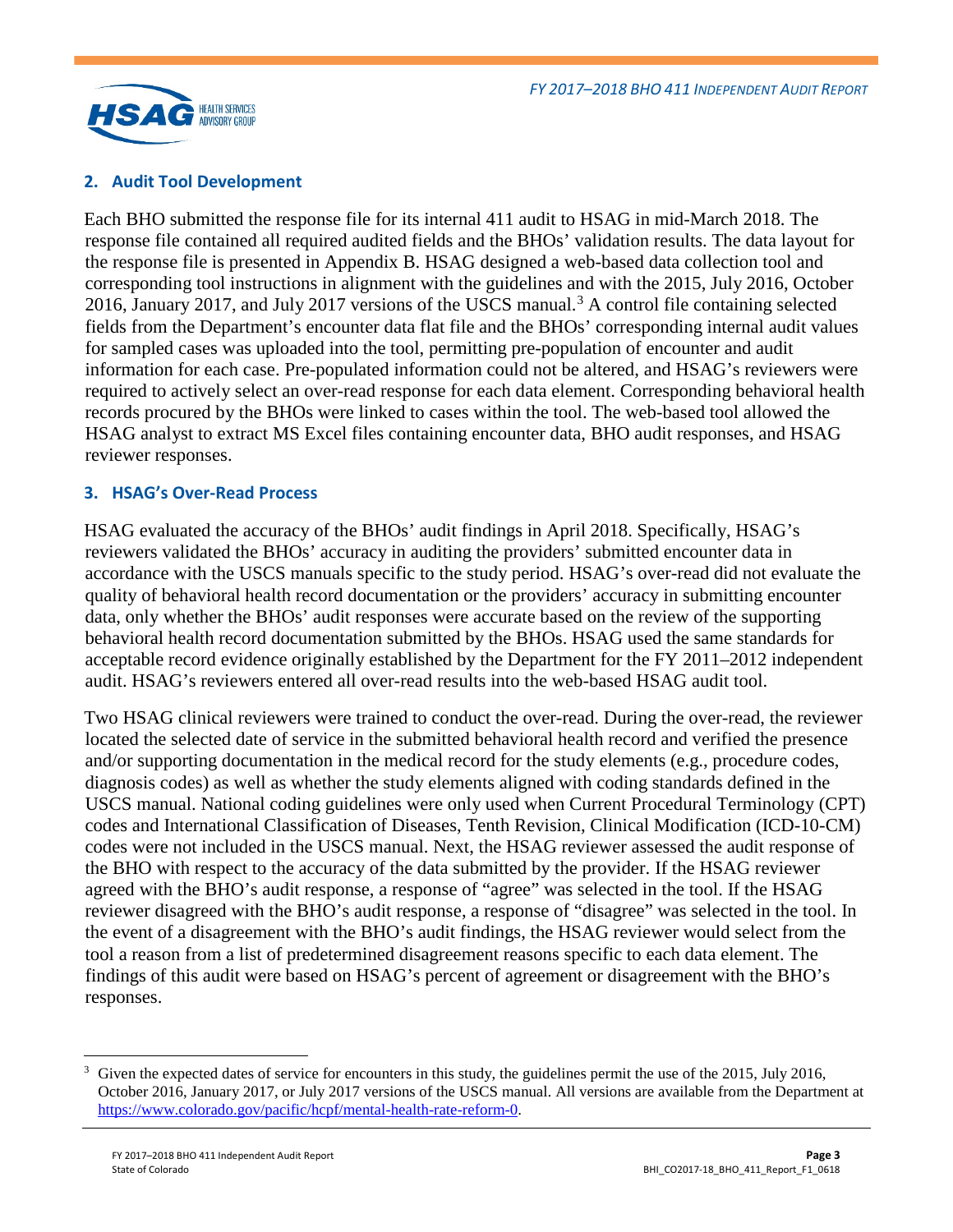

During the over-read, HSAG conducted ongoing an interrater reliability (IRR) assessment by randomly selecting a minimum of 10 percent of completed cases and comparing the over-read results to those from a second HSAG reviewer. For cases in which over-read discrepancies were identified between the first and second reviewers, a third, "Gold Standard" reviewer provided a final determination regarding the appropriate over-read result. Any IRR result that fell below 95 percent required further evaluation by the manager and possible re-training of the reviewer(s).

## **4. Analysis Process**

Upon completion of the over-read, an HSAG analyst exported the results from the audit tool and reviewed the data for consistency and clarity. The analyst also consulted with the lead clinical reviewer for clarification on noted observations entered in the audit tool during the over-read. The HSAG analyst assessed the over-read results to determine the percentage of records for which the HSAG reviewer agreed with the internal audit response from the BHO. Statewide and BHO-specific results were tabulated by service category for data elements audited by the BHOs and overread by HSAG. Analysis results were independently validated by a second HSAG analyst.

## <span id="page-5-0"></span>**Results**

## <span id="page-5-1"></span>*Desk Review*

## **Sampling Methodology**

Due to recent billing requirement modifications adopted by the BHOs, the Department revised historic encounter identification logic for the service program categories included in the study. Consequently, the Department provided descriptions of the sample selection process and the complete, BHO-specific source code used to identify and select encounters for each of the three service program categories. The information provided was sufficiently detailed to show an understanding of the data selection protocol. The Department described both the program service category criteria by which the sample was stratified and how encounters were randomly selected from the processed flat files but did not provide details on how the flat files were processed or assembled prior to generating the sample frame. The Department included a sample of SAS code showing the use of the "SURVEYSELECT" procedure to randomly select 137 encounters with payment dates between October 1, 2016, and September 30, 2017, from 15 previously created BHO- and service category-specific data subsets (i.e., for each BHO, three service category-specific data subsets were created). The Department randomly selected encounters from the BHO- and service category-specific datasets at the encounter-line level. Note that this randomization strategy could produce a sample that includes multiple encounters for the same member.

The Department's sampling methodology did not document the amount of time allowed between the end of the study period and the time at which encounters were selected for review (i.e., the run-out period). The data run-out period allows time for corrections to be applied to the original encounter record, minimizing the likelihood of auditing encounters that may be voided or adjusted after the sample is selected.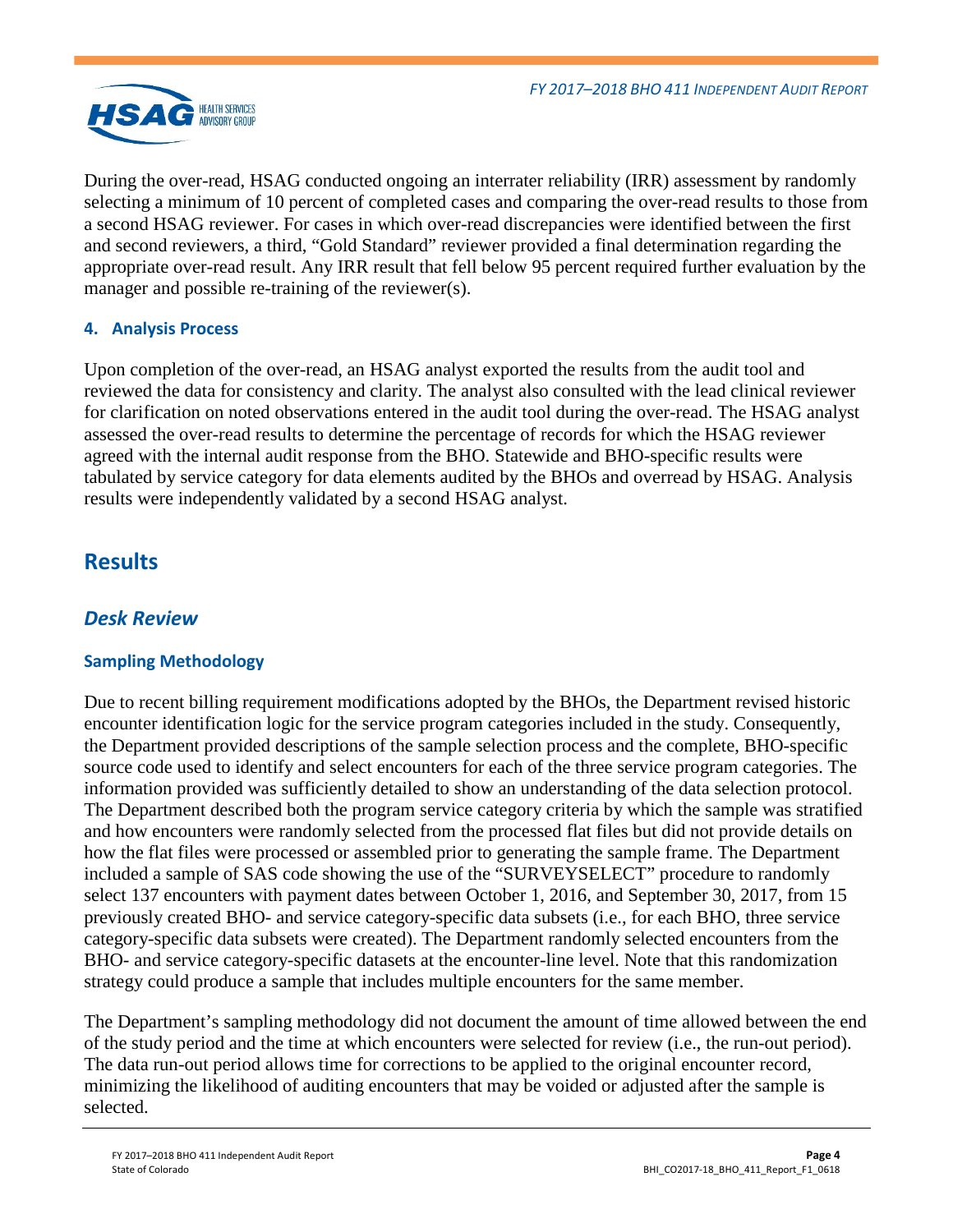

#### **BHOs' Internal Audit Methodology**

As a result of the FY 2011–2012 BHO 411 Independent Audit, subsequent BHO 411 Audit Guidelines have requested internal audit methodology documentation from each BHO. This information is requested as a component of each BHO's Service Coding Accuracy Report to help provide context for the service coding accuracy findings. As a component of the CY 2017 Service Coding Accuracy Report, each BHO provided internal audit methodology information. Since the internal audit documentation is unique to each BHO, documents were not provided in a standardized format and comparisons between BHOs were conducted for informational purposes only. HSAG identified the findings listed below from the BHOs' internal audit methodology documents, and it is important to note that select findings are similar to those reported in previous years.

- Similarities existed in the descriptions of the tool development and audit processes among the BHOs. Three BHOs constructed an audit tool using Microsoft (MS) Excel, and two BHOs used an MS Access database or web-based tool. Additionally, BHOs described the troubleshooting and corrections processes for their tools as well as any calculations built into the tools to facilitate accurate data collection. Each BHO listed the name and credentials of internal staff responsible for audit training and oversight, and one BHO provided information on an external contractor tasked with conducting its 411 audit. HSAG concluded that, with the exceptions of ABC-D and ABC-NE, each BHO conducted its own independent audit.
- Each BHO described the development of its audit tools, subsequent auditor training/auditor professional experience, and any reliability testing. All BHO audits were conducted with at least two auditors, and all organizations provided post-training IRR values above a 90.0 percent agreement threshold. BHOs also provided information on post-audit IRR rates, establishing consistency beyond training and describing corrective actions required when an auditor's IRR rate was lower than the 90.0 percent threshold.
- Each BHO described steps taken to review and validate audit results and provided an explanation of its specific audit instructions. One BHO submitted a copy of instructions provided to the auditors responsible for reviewing the behavioral health records.
- Each BHO described implementing corrective actions plans (CAPs), training, or education for lowscoring providers so as to address deficiencies identified during the audit.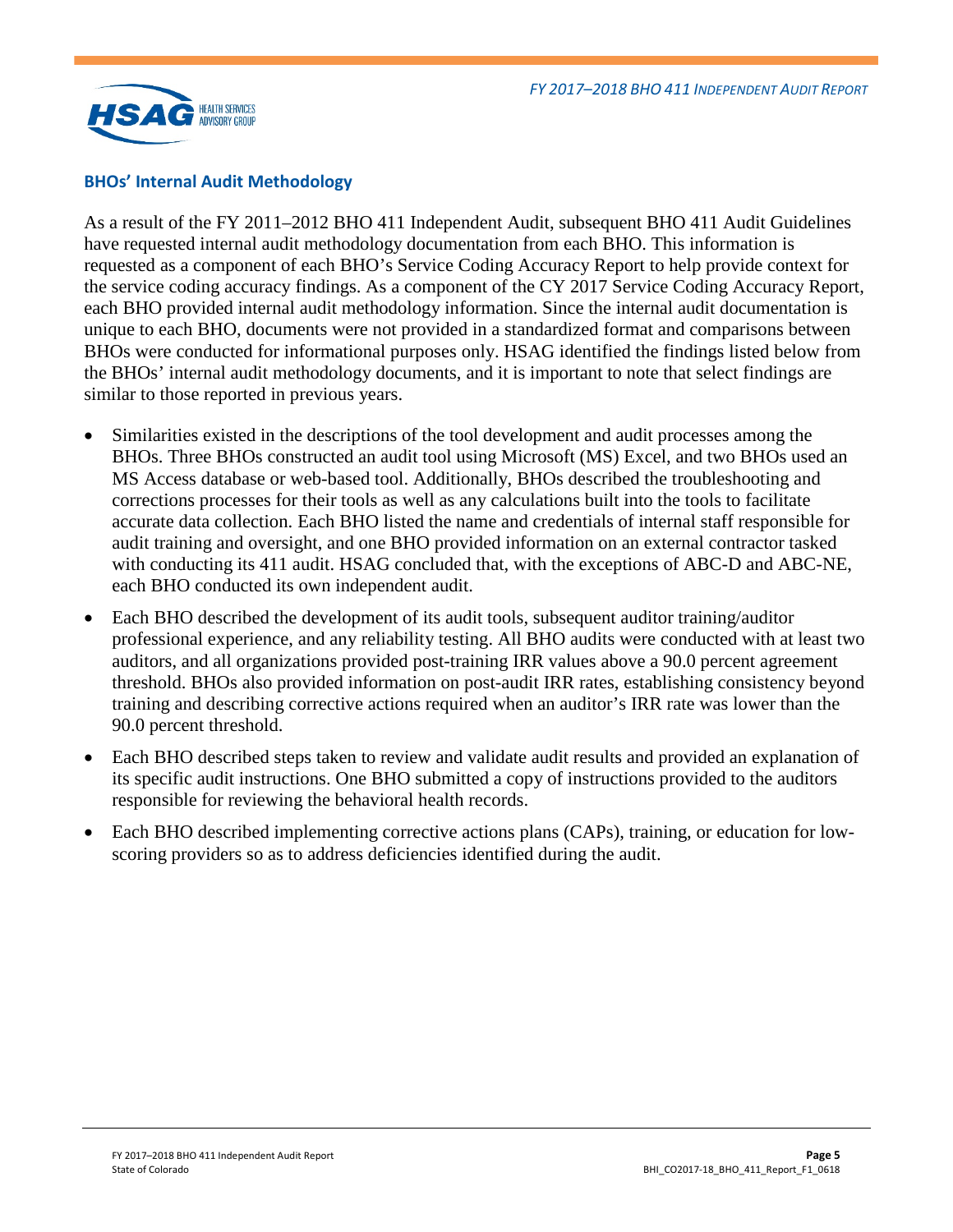

## <span id="page-7-0"></span>*Over-Read of Sample Cases: All Service Types*

#### **Overall Agreement Rate**

[Figure 1](#page-7-1) presents the aggregate results from HSAG's over-read of the 150 cases sampled for assessment (30 cases from each BHO). Agreement values could range from 0 percent to 100 percent, where 100 percent represents perfect agreement between the BHOs' audit results and HSAG's over-read results, and 0 percent represents complete disagreement. Appendix C presents HSAG's over-read results for BHI. Based on each BHO's results, HSAG also calculated an aggregate validation rate for each audit element and repeated these calculations for each of the three program service categories examined during HSAG's FY 2017–2018 411 over-read. To determine the percentage of cases in agreement for key validation elements, HSAG identified cases in which the over-read results agreed with the BHO's audit findings for the *Procedure Code*, *Diagnosis Code*, and *Units* elements; this result is identified in [Figure 1](#page-7-1) as *Validation Elements*.

<span id="page-7-1"></span>



Note: The upper and lower diamonds represent the highest and lowest agreement rates among the BHOs.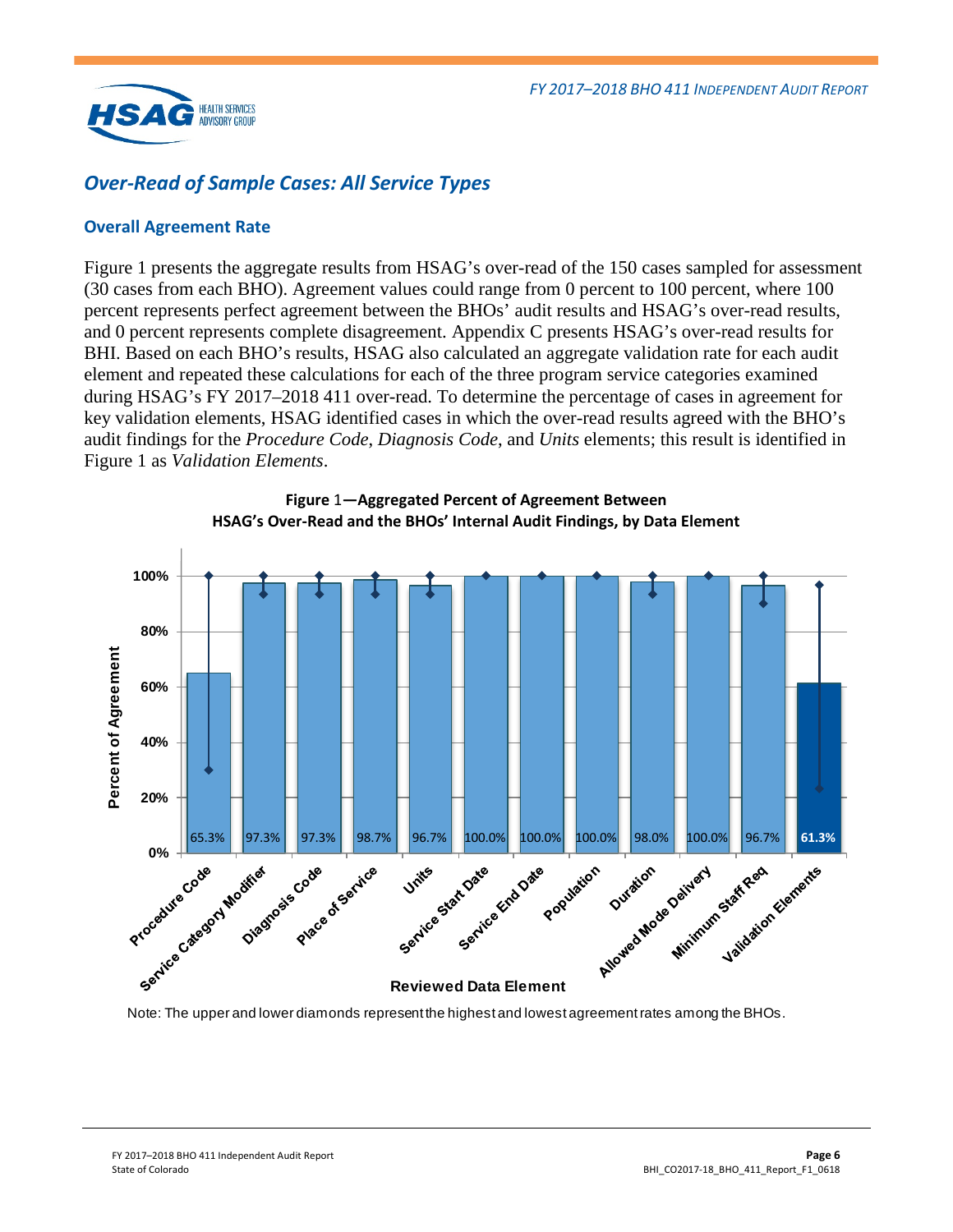

[Figure 1](#page-7-1) illustrates HSAG's agreement with the BHOs' audit results for a composite of selected validation fields (*Procedure Code*, *Diagnosis Code*, and *Units*) as 61.3 percent of the 150 over-read cases (*Validation Elements*, 92 of 150 cases). Only one case (0.7 percent) did not have adequate medical record documentation provided by the BHO, though HSAG's reviewers determined that the BHO's audit determinations for this case were appropriate. Consequently, medical record non-submission contributed minimally to overall indicator disagreement rates. At the BHO level, the agreement rate for *Validation Elements* ranged from 23.3 percent to 96.7 percent.

It is important to note that HSAG's reviewers did not disagree with all three component elements for the *Validation Elements* indicator. The low agreement rate with the BHOs' *Procedure Code* audit determinations (10.3 percent of disagreement cases, n=6 of 58 cases) was the primary component of negative responses for *Validation Elements*. Overall, HSAG reviewers disagreed with the BHO's audit determinations in four instances regarding *Diagnosis Code* (93.1 percent of disagreement cases) and five instances for *Units* (91.4 percent of disagreement cases), underscoring the limited contribution of these elements to the low *Validation Elements* agreement rate.

#### **Field-Specific Agreement Rate**

The 11 audited elements achieved aggregate agreement rates ranged from 65.3 percent to 100.0 percent. *Procedure Code* had the lowest aggregate agreement rate for any element (65.3 percent), and BHOspecific agreement rates ranged from 30.0 percent to 100.0 percent. Aggregate agreement rates for the other 10 audited elements were all above 95.0 percent. With 100.0 percent for each element, results for *Service Start Date*, *Service End Date*, *Population,* and *Allowed Mode of Delivery* had the highest aggregate agreement rates. The remaining six data elements had aggregate agreement rates ranging from 96.7 percent to 98.7 percent.

HSAG's reviewers disagreed with BHO auditors' determinations for *Procedure Code* for 52 of 150 cases (34.7 percent). Most disagreement with *Procedure Code* was based on insufficient information in the submitted medical record to support minimum or technical documentation standards listed in the USCS manual for the encounter data procedure code ( $n=47$  of 52 overall cases). In the remaining five *Procedure Code* disagreement cases, HSAG reviewers did not agree with the BHO's audit disagreement finding. Of the 47 *Procedure Code* cases in disagreement due to insufficient documentation, 37 cases did not meet the minimum documentation requirements for the service rendered, 19 cases did not meet technical documentation requirements, and nine cases met neither minimum nor technical documentation requirements. While minimum documentation requirements are specific to the service administered, cases that did not meet technical documentation requirements typically lacked documentation showing provider credentials or dated signatures.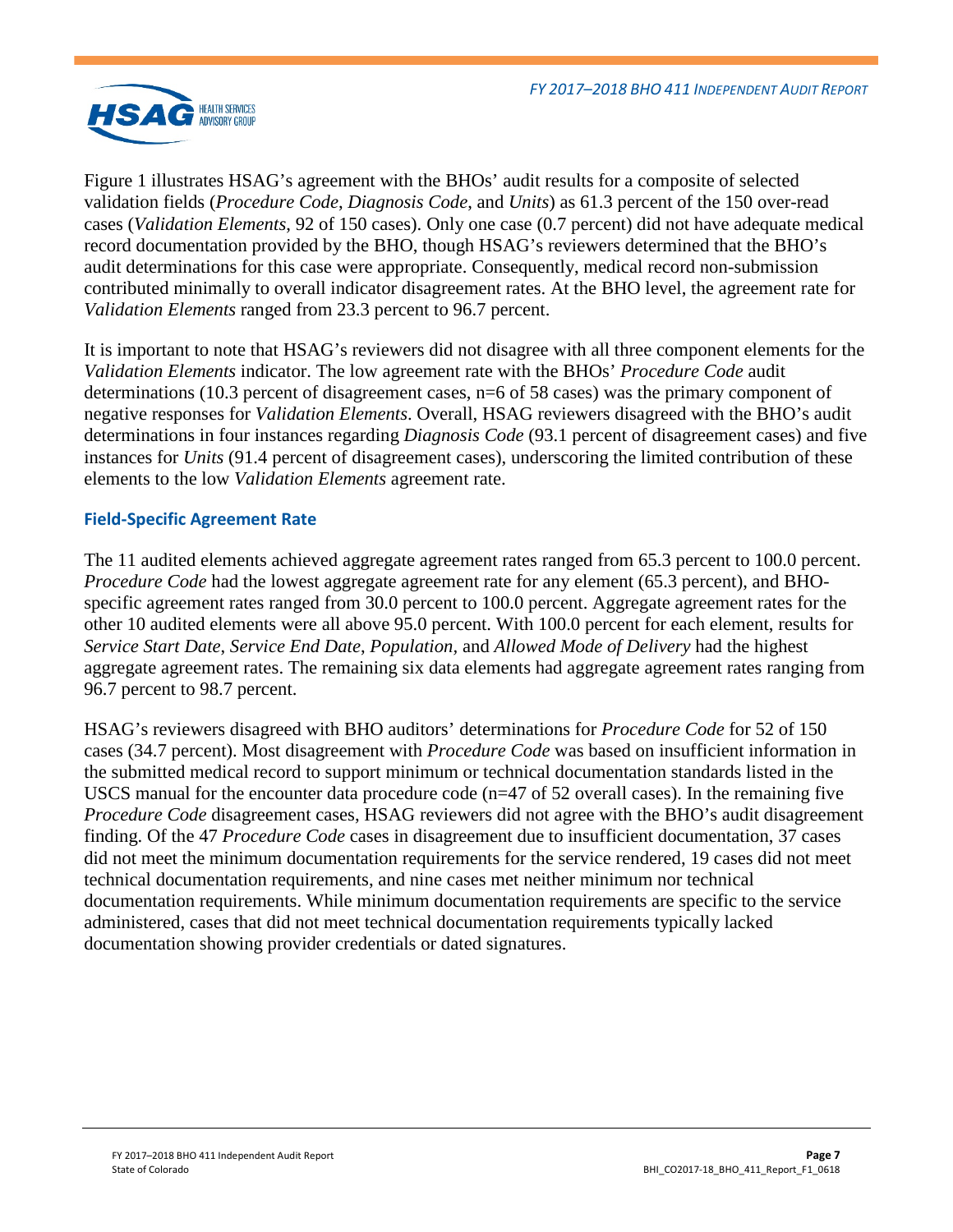

## <span id="page-9-0"></span>*Over-Read of Sample Cases: Prevention/Early Intervention Services*

## **Overall Agreement Rate**

<span id="page-9-1"></span>[Figure 2](#page-9-1) presents the aggregate results from HSAG's over-read of the 50 cases with Prevention/Early Intervention Services (10 cases per BHO).



**Figure 2—Aggregated Percent of Agreement Between HSAG's Over-Read and the BHOs' Internal Audit Findings, by Data Element Prevention/Early Intervention Services**

Note: The upper and lower diamonds represent the highest and lowest agreement rates among the BHOs.

As seen in [Figure 2,](#page-9-1) HSAG agreed with the BHOs' audit determinations for 66.0 percent (n=33) of the 50 Prevention/Early Intervention Services cases, based on the composite of selected indicators represented by *Validation Elements*. The agreement rate for *Validation Elements* by BHO ranged from 20.0 percent to 90.0 percent. Low aggregate *Procedure Code* agreement was the most significant contributor to the low *Validation Elements* agreement rate.

## **Field-Specific Agreement Rate**

All but one of the audited elements achieved aggregate agreement rates of at least 94.0 percent; the lowest aggregate rate was observed for the *Procedure Code* indicator (74.0 percent). Two of five BHOs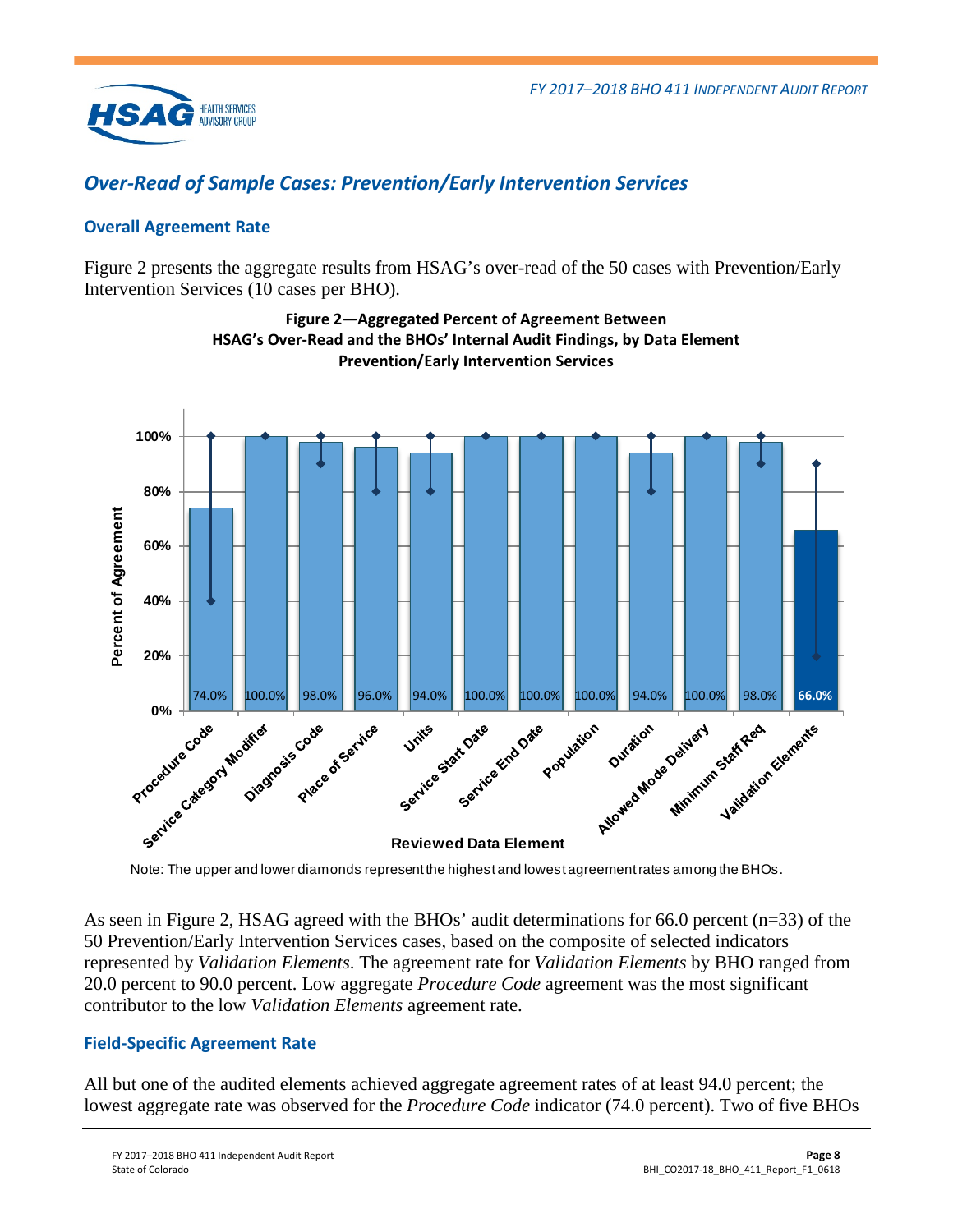

had *Procedure Code* agreement rates at or below 60.0 percent, while the remaining BHOs had rates of at least 80.0 percent. Noncompliance with minimum or technical documentation standards was the primary disagreement reason for eight of the 13 cases.

## <span id="page-10-0"></span>*Over-Read of Sample Cases: Club House or Drop-In Center Services*

## **Overall Agreement Rate**

[Figure 3](#page-10-1) presents the aggregate results from HSAG's over-read of the 50 cases with Club House or Drop-in Center Services (10 cases per BHO).

<span id="page-10-1"></span>

Note: The upper and lower diamonds represent the highest and lowest agreement rates among the BHOs.

As seen in [Figure 3,](#page-10-1) HSAG agreed with the BHOs' audit determinations for 46.0 percent of the 50 Club House/Drop-In Center Services cases (n=23) based on the composite of selected indicators represented by *Validation Elements*. BHO-specific agreement rates ranged from 0.0 to 100 percent, with three BHOs having rates at or below 30.0 percent. Low aggregate *Procedure Code* agreement was the most significant contributor to the low agreement rate for *Validation Elements*.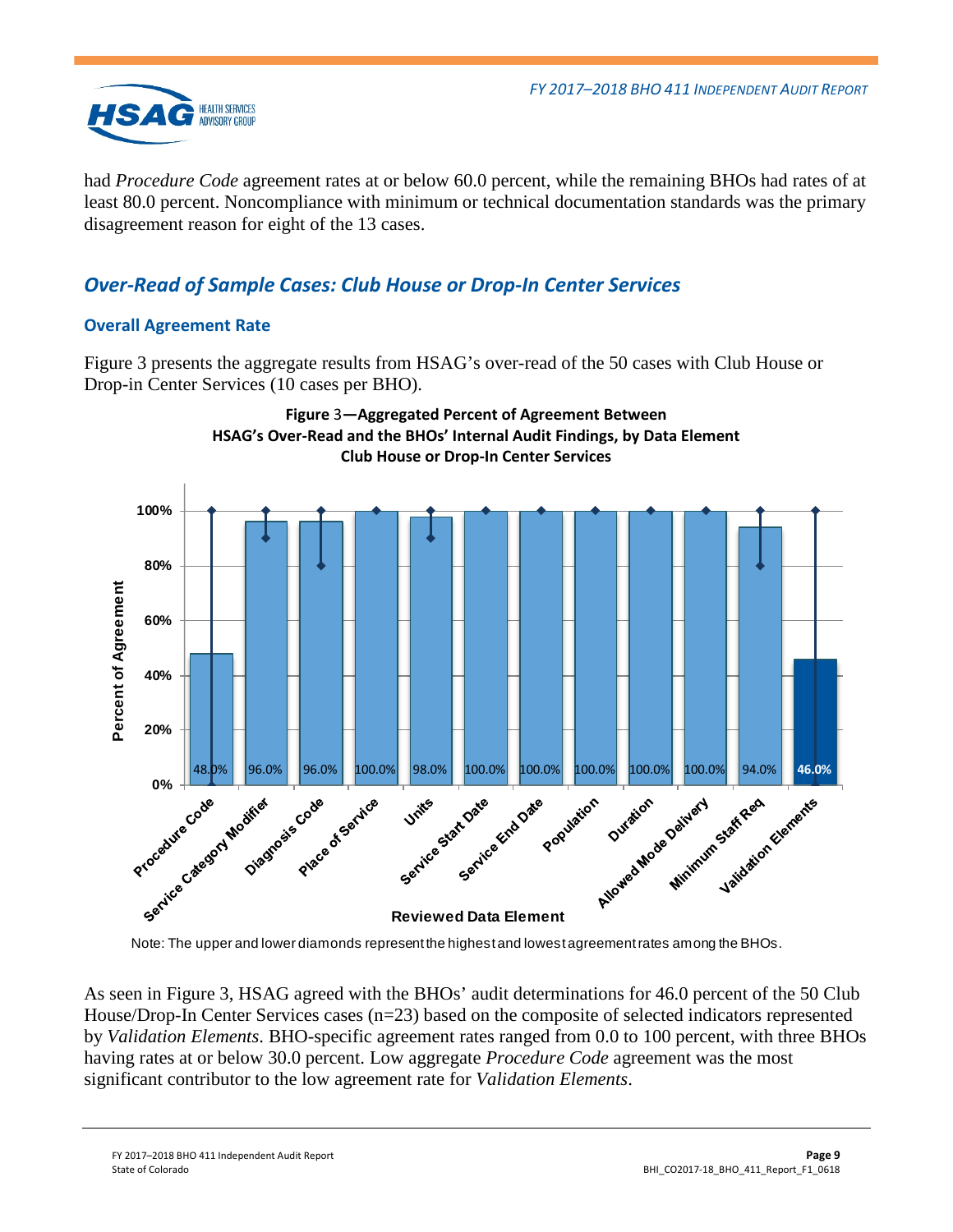

#### **Field-Specific Agreement Rate**

All but one of the audited elements achieved aggregate agreement rates of at least 94.0 percent; the lowest aggregate rate was observed for the *Procedure Code* indicator at 48.0 percent. Three individual BHOs had agreement rates at or below 40.0 percent, while the remaining BHOs had agreement rates of at least 90.0 percent. Among the 26 cases with Procedure Code disagreement, 21 did not meet minimum documentation requirements, 14 did not meet technical documentation requirements, and nine met neither minimum nor technical documentation requirements.

## <span id="page-11-0"></span>*Over-Read of Sample Cases: Residential Services*

#### **Overall Agreement Rate**

<span id="page-11-1"></span>[Figure 4](#page-11-1) presents the aggregate results from HSAG's over-read of the 50 cases sampled from Residential Services encounters (10 cases per BHO).





Note: The upper and lower diamonds represent the highest and lowest agreement rates among the BHOs.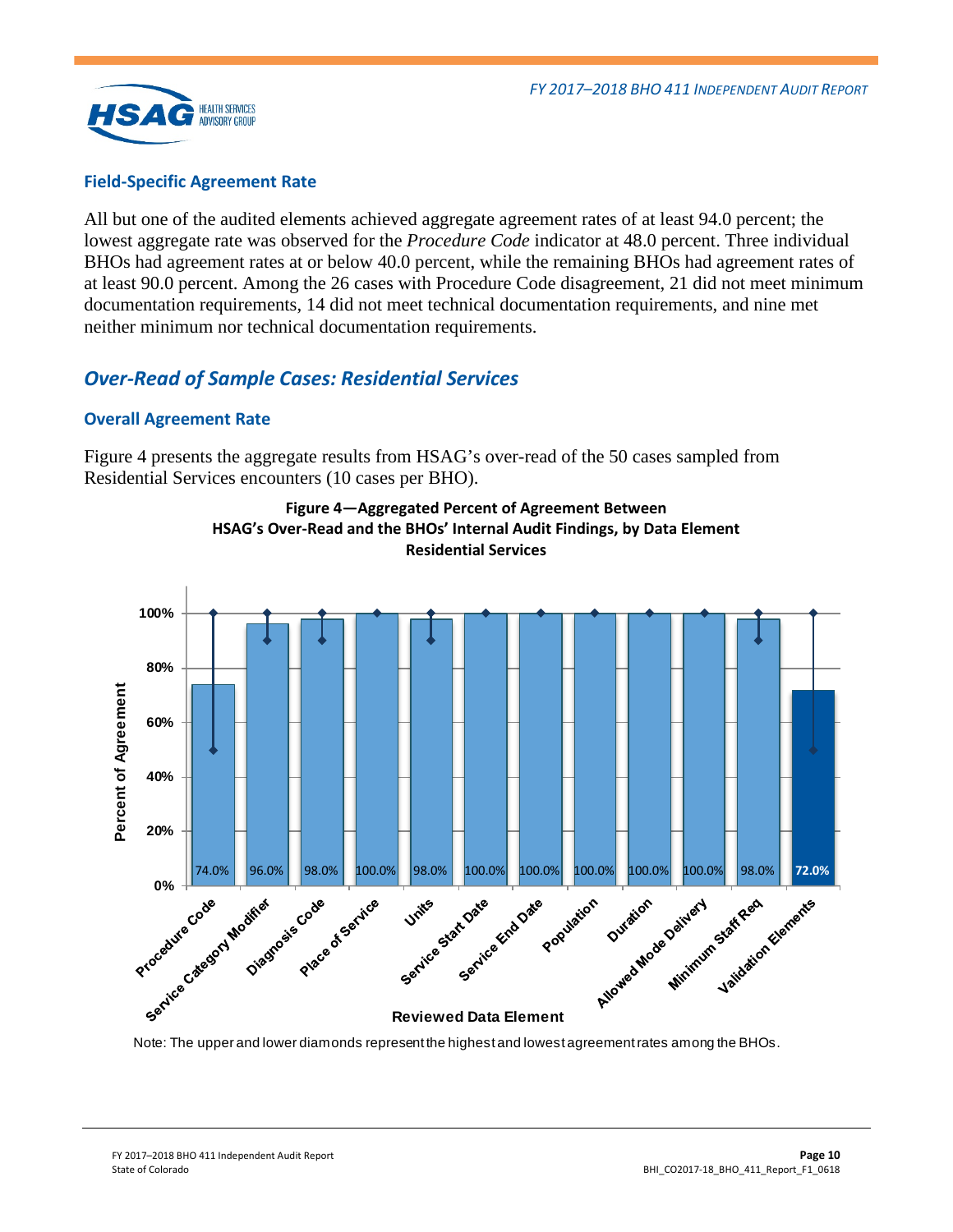

As seen in [Figure 4,](#page-11-1) HSAG's reviewers agreed with the BHOs' audit determinations for 72.0 percent of the 50 Residential Services cases (n=36) based on the composite of selected indicators represented by *Validation Elements*. The BHO-specific agreement rates for *Validation Elements* ranged from 50.0 percent to 100.0 percent, with one BHO having an agreement rate higher than 90.0 percent. Low aggregate *Procedure Code* agreement was the most significant contributor to the low agreement rate for *Validation Elements*.

## **Field-Specific Agreement Rate**

All but one of the audited elements achieved aggregate agreement rates of at least 96.0 percent; the lowest aggregate rate was observed for the *Procedure Code* indicator at 74.0 percent. All but one BHO had at least two cases with *Procedure Code* disagreement due to noncompliance with minimum documentation requirements or technical documentation requirements. Among the 13 disagreement cases, one case did not meet technical documentation requirements and 12 did not meet minimum documentation requirements.

## <span id="page-12-0"></span>**Conclusions**

HSAG's desk review of the Department's sampling methodology and sample selection logic considered two important factors: the inclusion of final, paid encounters specific to the study time frame and encounter data compliance with the classification logic for the assessed service program categories. The submitted sampling methodology document did not include all sampling frame construction details (e.g., the process for removing voided or adjudicated encounters from the sample frame). However, the sampling methodology detailed how the sample frame was constructed for each service program category and BHO. This level of information was necessary because encounter identification strategies varied by BHOs for Club House and Drop-In Center Services encounters. Note that the sample selection logic did not include steps for deduplicating the encounters in the sample frame, nor did it include steps to ensure that each sampled encounter was associated with a distinct member (i.e., a single member could have multiple encounters included in the audit sample across service program categories). Though a multi-stage sampling approach would allow the Department to assess encounter data accuracy across a wider range of members and providers, the current methodology granted equal weight to each encounter in the sampling frame and was sufficient for the overall intent of the study.

Encounter classification was more complex for the FY 2017–2018 study than in prior years due to billing requirement modifications that the BHOs applied to portions of their encounter data submissions. This permitted BHOs to submit encounters for the assessed service program categories with procedure codes and/or service category modifiers that differed from those that historically identified encounters for Prevention/Early Intervention, Club House/Drop-In Center, or Residential services. The initial sample frame created revealed procedure code and modifier inconsistencies, which resulted in no Club House /Drop-In Center Services encounters identified for two BHOs. The Department worked with the BHOs to ensure that encounters for all service program categories were submitted in a manner that permitted systematic classification and required some BHOs to update and re-submit encounters to facilitate sample frame generation. While the resulting sampling methodology was BHO-specific, this process ensured consistency throughout the encounter data process.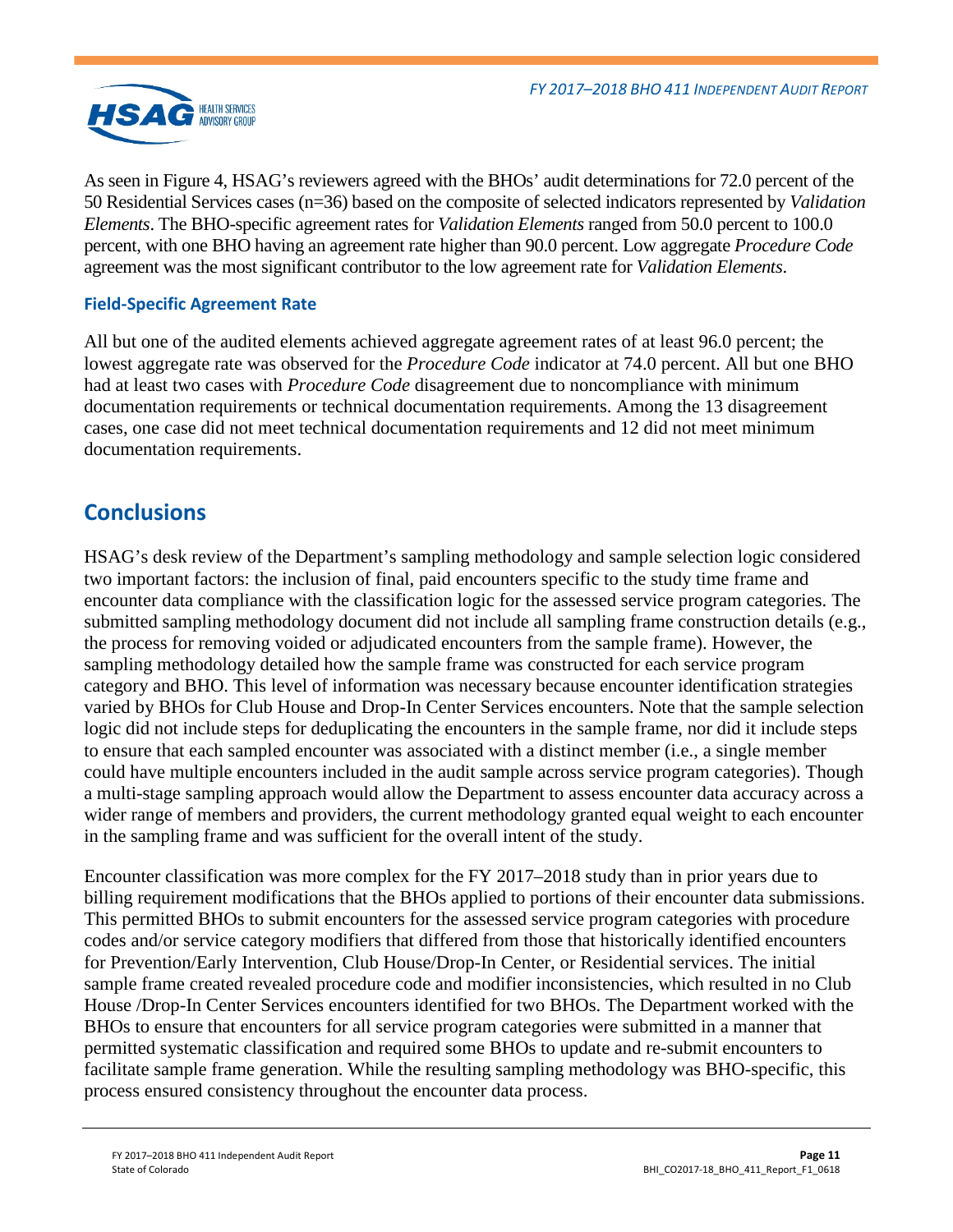

Of the 150 over-read cases, HSAG's reviewers agreed with the BHO auditors' determinations for all 11 elements for 90 cases (i.e., all-element agreement rate of 60.0 percent) and disagreed with BHO auditors' determinations for only one the of 11 elements for an additional 47 cases (31.3 percent). This represents minimal change from FY 2016–2017 over-read results, wherein the all-element agreement rate was 62.0 percent. All-element agreement rates by service program category did not exceed 70.0 percent (Residential Services), and the lowest all-element agreement rate (44.0 percent) was observed for Club House/Drop-In Center Services cases.

Except for *Procedure Code*, HSAG's reviewers had minimal disagreement with the BHOs' audit determinations (i.e., disagreement with five or fewer cases) for six of the 11 elements assessed. Overall, HSAG's reviewers agreed with the BHOs' audit determinations for all cases for four elements (*Service Start Date*, *Service End Date*, *Population*, and *Allowed Mode of Delivery*). When agreement rates were examined at the service program category level, HSAG's reviewers had complete agreement with the BHO's audit determinations for at least five elements. This finding represents an improvement from the FY 2016–2017 results, in which only three elements had all-case agreement (with the removal of a single case with no documentation submitted).

Assessment of the *Validation Elements* indicator (i.e., the composite indicator assessing agreement across the *Procedure Code*, *Diagnosis Code*, and *Units* elements) demonstrated the overall impact of *Procedure Code* disagreement within the FY 2017–2018 over-read results. The aggregate agreement rate of 61.3 percent represents a substantial decline from FY 2016–2017 results (84.7 percent). Similar to the FY 2016–2017 findings, most *Validation Elements* disagreement cases resulted from *Procedure Code* disagreement (n=52 of 58 cases), while disagreement related to *Diagnosis Code* and *Units* contributed minimally (i.e., HSAG's reviewers disagreed with the BHOs' audit determinations in five or fewer cases for each element). However, overall *Procedure Code* and *Validation Elements* agreement rates varied substantially by BHO, with BHO-specific rate ranges of 70.0 percentage points and 73.3 percentage points, respectively.

Disagreement between HSAG's reviewers and the BHOs' audit determinations for *Procedure Code* were primarily related to documentation issues, with most of the 52 disagreement cases either failing to meet minimum documentation requirements or failing to meet technical documentation requirements. While technical documentation issues centered around missing provider information (e.g., credentials, signatures, dated signatures), noncompliance with USCS minimum documentation requirements could not be generalized to specific USCS requirements because minimum documentation requirements are not standard across procedure code values. Despite this limitation, HSAG's reviewers determined that some BHO audit determinations did not systematically consider all criteria listed under minimum documentation, implying that the auditors for these BHOs may rank USCS criteria to determine encounter data compliance with medical record documentation. Review of the BHOs' service coding accuracy reports further underscored this finding, as two BHOs listed noncompliance with all minimum documentation criteria as a primary reason for *Procedure Code* disagreement.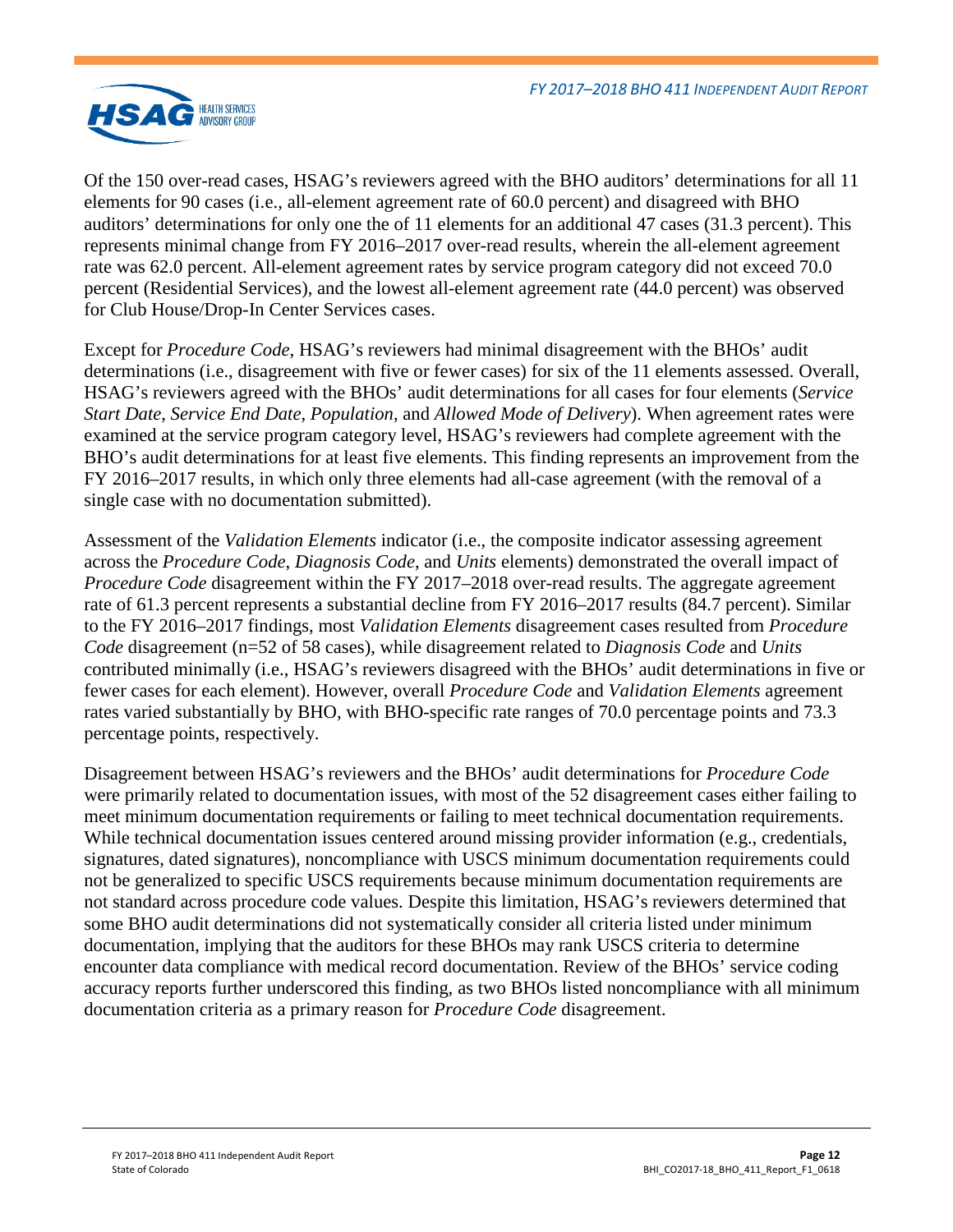

## <span id="page-14-0"></span>**Recommendations**

Due to BHO-specific encounter data coding inconsistencies identified by the Department during sampling, the findings associated with this independent audit are limited to the accuracy of the BHOs' audit determinations and should be used for the Department's information only.

Acting on the prior year's recommendations, the Department has worked with HSAG to monitor quality improvement among services provided related to behavioral health encounters. Specifically, BHOs created quality improvement plans for service coding accuracy and over-read results from the FY 2016– 2017 study; and these findings were implemented throughout CY 2017.

Note that the Department is transitioning between BHOs and the Regional Accountable Entities (RAEs); the RAEs will be responsible for behavioral health services and subsequent encounter data beginning July 1, 2018. As such, HSAG offers the recommendations listed below to facilitate data quality monitoring and review standards that will continue with the transition to RAEs.<sup>[4](#page-14-1)</sup>

Based on the findings described in this report, HSAG offers the following recommendations to improve the quality of future RAE internal audits.

- The Department may benefit from comparing both billing and encounter data quality standards for conflicts and inconsistencies, as billing standards may take precedence regarding claims payment, but may not be as rigorous as encounter data quality standards. In addition to underscoring the identification issues encountered when the Department initially created the 411 sample lists, these discrepancies affected the way encounters were submitted during the measurement period for the FY 2017–2018 study. It will be beneficial to the Department and the RAEs to better streamline billing and data quality requirements, so as to identify and provide guidance regarding potentially contradictory requirements.
- Though encounters included in this assessment were restricted to a specific range of paid dates, sampled cases included dates of service covered by five versions of the USCS manual. As a result, a limited number of cases had two applicable versions of the USCS manual that could be consulted to determine compliance with audit standards. Although the Department provides a summary workbook noting major changes occurring between USCS versions, updated coding standards may not be immediately implemented by behavioral health providers and changes may not be promptly reflected in the encounter data. The Department should establish a fixed timetable for publishing USCS manual revisions, to permit adequate time for providers to implement coding changes and for RAEs to update encounter data oversight procedures.
- The rigor with which the BHOs' auditors applied minimum documentation and technical documentation requirements has fluctuated over the six years in which this study has been conducted. Although FY 2017–2018 findings revealed that interpretation issues arise when criteria are strictly applied, implementation of quality improvement plans has facilitated better data quality

<span id="page-14-1"></span> <sup>4</sup> While not all BHOs will transition to RAEs, recommendations pertaining to auditing standards remain applicable.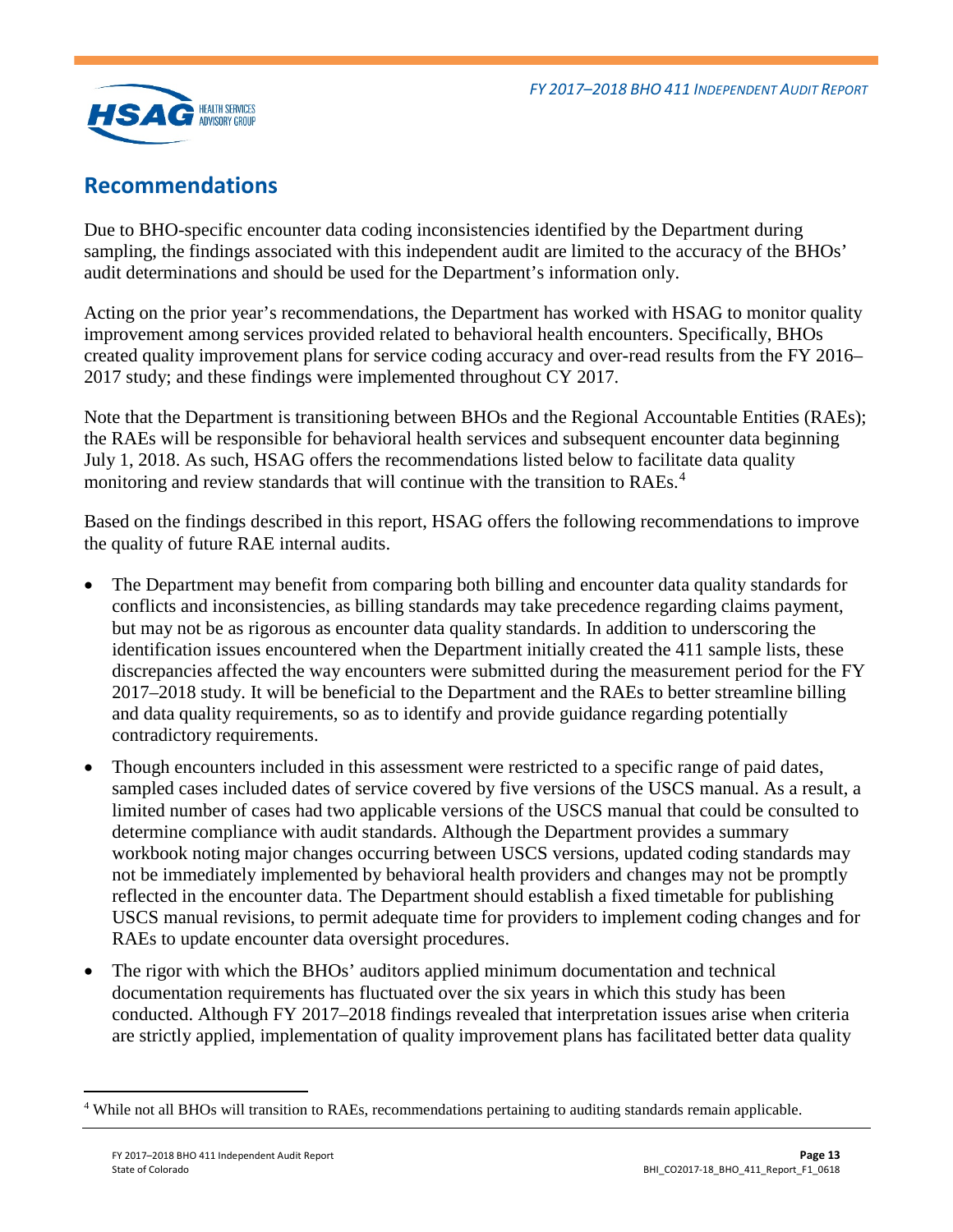*FY 2017–2018 BHO 411 INDEPENDENT AUDIT REPORT*



from providers and better audit quality from the BHOs. Therefore, HSAG recommends that the Department support the RAEs in continuing the quality improvement plans and associated best practices following the July 1, 2018, transition.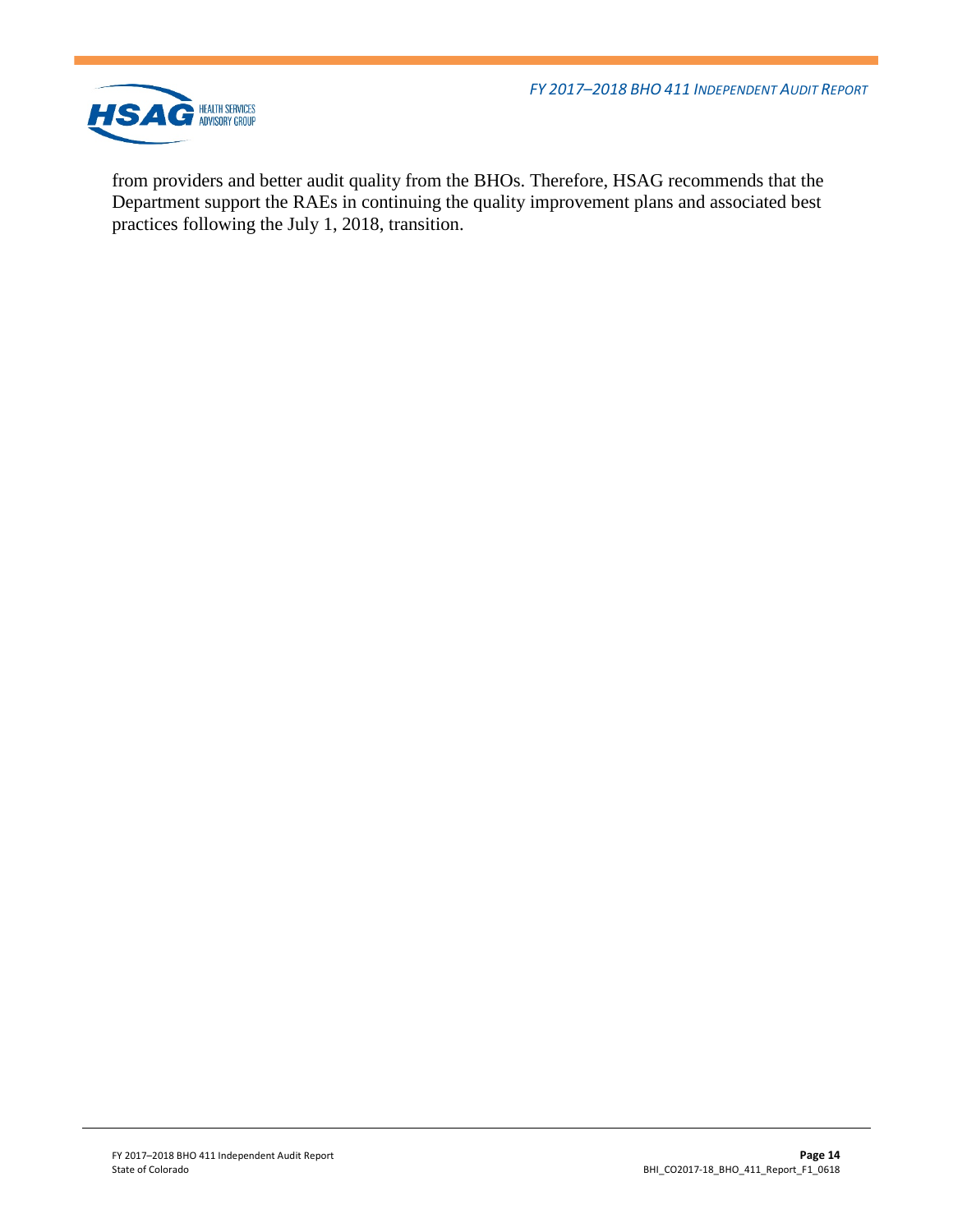

# <span id="page-16-0"></span>**Appendix A. Mental Health Encounter Data Flat File Specifications for BHOs**

This table was copied from the *FY 2017–2018 Annual BHO Encounter Data Quality Review Guidelines*  Appendix I, Encounter Data Flat File layout.

|                  | <b>Data Element (Field)</b>                        | Status*               | <b>Format</b>             | Length         | <b>Valid Value</b> |
|------------------|----------------------------------------------------|-----------------------|---------------------------|----------------|--------------------|
| $\boldsymbol{0}$ | Record No                                          | R                     | $\boldsymbol{X}$          | Integer        | Sequential number  |
| $\mathbf{1}$     | <b>Transaction Header</b>                          | $\mathbf R$           | X                         | $\mathbf{1}$   | Encounter data     |
| $\overline{2}$   | <b>Transaction Date</b>                            | ${\bf R}$             | $\mathbf X$               | 8              | Encounter data     |
| 3                | <b>Submitter Organization Name</b>                 | $\mathbf R$           | $\mathbf X$               | Flexible       | Encounter data     |
| $\overline{4}$   | <b>Submitter Contact Number</b>                    | $\overline{C}$        | 9                         | 10             | Encounter data     |
| 5                | <b>Billing Provider Name</b>                       | $\mathbf R$           | X                         | Flexible       | Encounter data     |
| 6                | <b>Billing Provider Identification</b>             | $\mathbf R$           | $\boldsymbol{\mathrm{X}}$ | 8              | Encounter data     |
| 7                | <b>Client Last Name</b>                            | $\mathcal{C}$         | X                         | Flexible       | Encounter data     |
| 8                | <b>Client First Name</b>                           | $\overline{C}$        | $\overline{X}$            | Flexible       | Encounter data     |
| 9                | <b>Client Medicaid Identification</b>              | $\mathbf R$           | $\mathbf X$               | 7              | Encounter data     |
| 10               | <b>Client ZIP Code</b>                             | $\mathbf R$           | $\overline{X}$            | Flexible       | Encounter data     |
| 11               | <b>Client Date of Birth</b>                        | $\overline{C}$        | $\overline{X}$            | 8              | Encounter data     |
| 12               | <b>Client Gender</b>                               | $\overline{C}$        | $\boldsymbol{\mathrm{X}}$ | $\mathbf{1}$   | Encounter data     |
| 13               | Claim Number                                       | $\mathbf R$           | $\mathbf X$               | Flexible       | Encounter data     |
| 14               | Claim Version                                      | ${\bf R}$             | $\bar{X}$                 | 1              | Encounter data     |
| 15               | Primary ICD-9 or ICD-10 Diagnosis Code             | $R^{**}$              | $\boldsymbol{\mathrm{X}}$ | 5              | Encounter data     |
| 16               | Second ICD-9 or ICD-10 Diagnosis Code              | $\mathsf{C}$          | $\boldsymbol{\mathrm{X}}$ | 5              | Encounter data     |
| 17               | Third ICD-9 or ICD-10 Diagnosis Code               | $\overline{C}$        | X                         | $\overline{5}$ | Encounter data     |
| 18               | Fourth ICD-9 or ICD-10 Diagnosis Code              | $\overline{C}$        | $\mathbf X$               | 5              | Encounter data     |
| 19               | POS/Bill Type                                      | $\mathbf R$           | X                         | $\overline{2}$ | Encounter data     |
| 20               | <b>Approved Amount</b>                             | $\mathcal{C}$         | Number                    | Double         | Encounter data     |
| 21               | Paid Amount                                        | $\mathcal{C}$         | Number                    | Double         | Encounter data     |
| 22               | Service Line Number                                | $\mathbf R$           | Number                    | Integer        | Encounter data     |
| 23               | Line Paid Amount                                   | $\overline{C}$        | Number                    | Double         | Encounter data     |
| 24               | Procedure Code                                     | $\mathbf R$           | X                         | 5              | Encounter data     |
| 25               | Service/Program Category<br>(Procedure Modifier 1) | $\mathbf R$           | X                         | $\overline{2}$ | Encounter data     |
| 26               | Procedure Modifier 2                               | $\overline{C}$        | $\mathbf X$               | $\overline{2}$ | Encounter data     |
| 27               | Procedure Modifier 3                               | $\overline{C}$        | X                         | $\overline{2}$ | Encounter data     |
| 28               | Procedure Modifier 4                               | $\mathcal{C}$         | X                         | $\overline{2}$ | Encounter data     |
| 29               | Procedure Description                              | $\overline{C}$        | X                         | Flexible       | Encounter data     |
| 30               | Revenue code                                       | $\mathbf R$           | $\boldsymbol{\mathrm{X}}$ | Flexible       | Encounter data     |
| 31               | Units                                              | $\overline{\text{R}}$ | Number                    | Integer        | Encounter data     |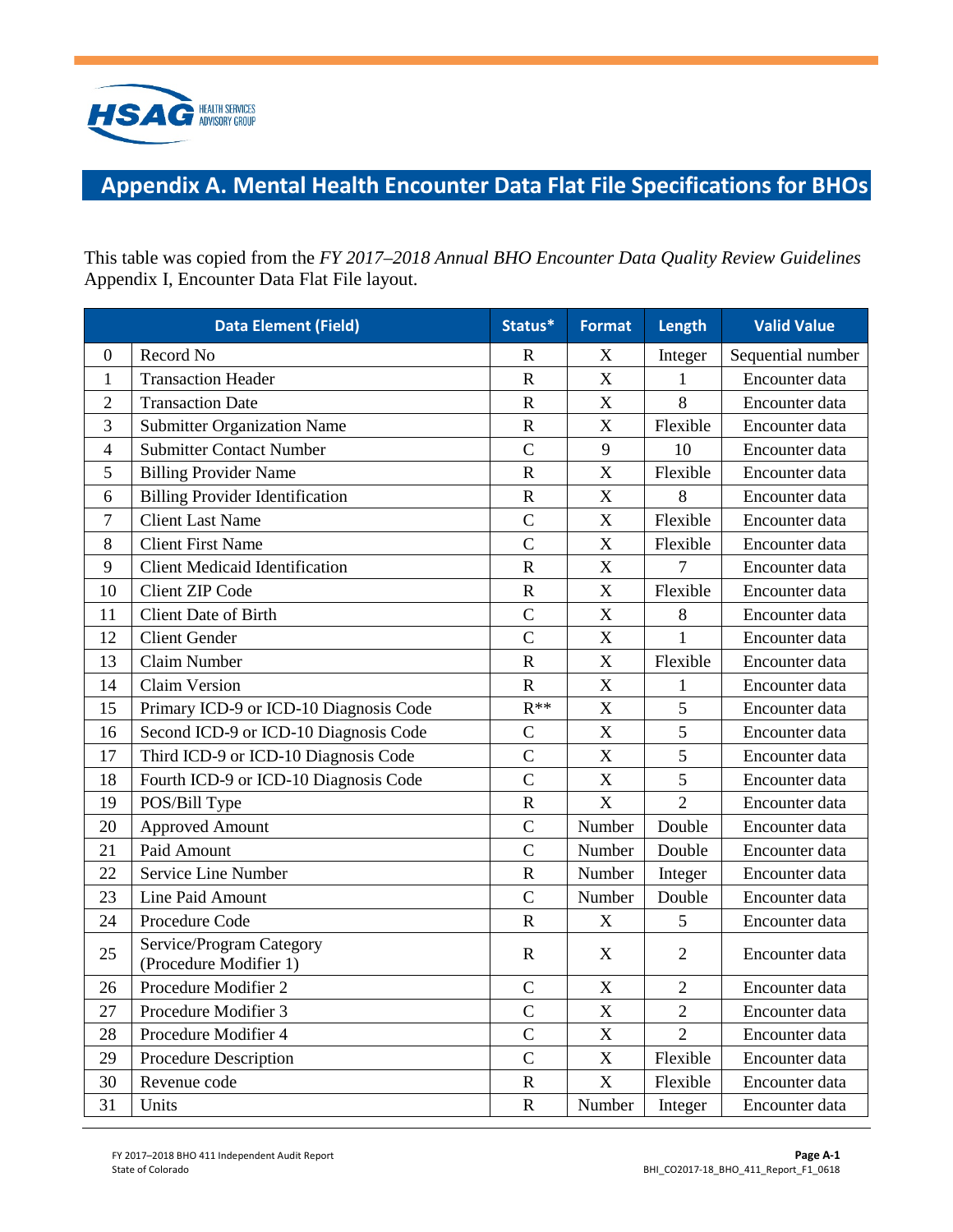

| <b>Data Element (Field)</b> |                                                      | Status*       | <b>Format</b> | Length                      | <b>Valid Value</b> |
|-----------------------------|------------------------------------------------------|---------------|---------------|-----------------------------|--------------------|
| 32                          | <b>Service Start Date</b>                            | R             | X             | 8                           | Encounter data     |
| 33                          | Service End Date                                     | C             | X             | 8                           | Encounter data     |
| 34                          | <b>Admission Date</b>                                | C             | X             | 8                           | Encounter data     |
| 35                          | Principal ICD-9 or ICD-10 Surgical Procedure<br>Code | $\mathcal{C}$ | X             | 7                           | Encounter data     |
| 36                          | Secondary ICD-9 or ICD-10 Surgical Procedure<br>Code | $\mathcal{C}$ | X             | 7                           | Encounter data     |
| 37                          | Discharge Status Code                                | $\mathcal{C}$ | X             | $\mathcal{D}_{\mathcal{L}}$ | Encounter data     |
| 38                          | <b>BHO</b> Name                                      | $\mathbf R$   | X             | Flexible                    | Encounter data     |
| 39                          | <b>BHO</b> Medicaid ID                               | $\mathbf R$   | X             | 8                           | Encounter data     |
| 40                          | <b>FCLN</b>                                          | $\mathbf R$   | Number        | Integer                     | Encounter data     |
| 41                          | <b>Payment Date</b>                                  | R             | X             | 8                           | Encounter data     |
| 42                          | Rendering Provider ID                                | R             | X             | Flexible                    | Encounter data     |

 $*R$  = Required,  $C$  = Conditional

\*\*A primary ICD-10 diagnosis code is required if the service occurred on October 1, 2015, or later.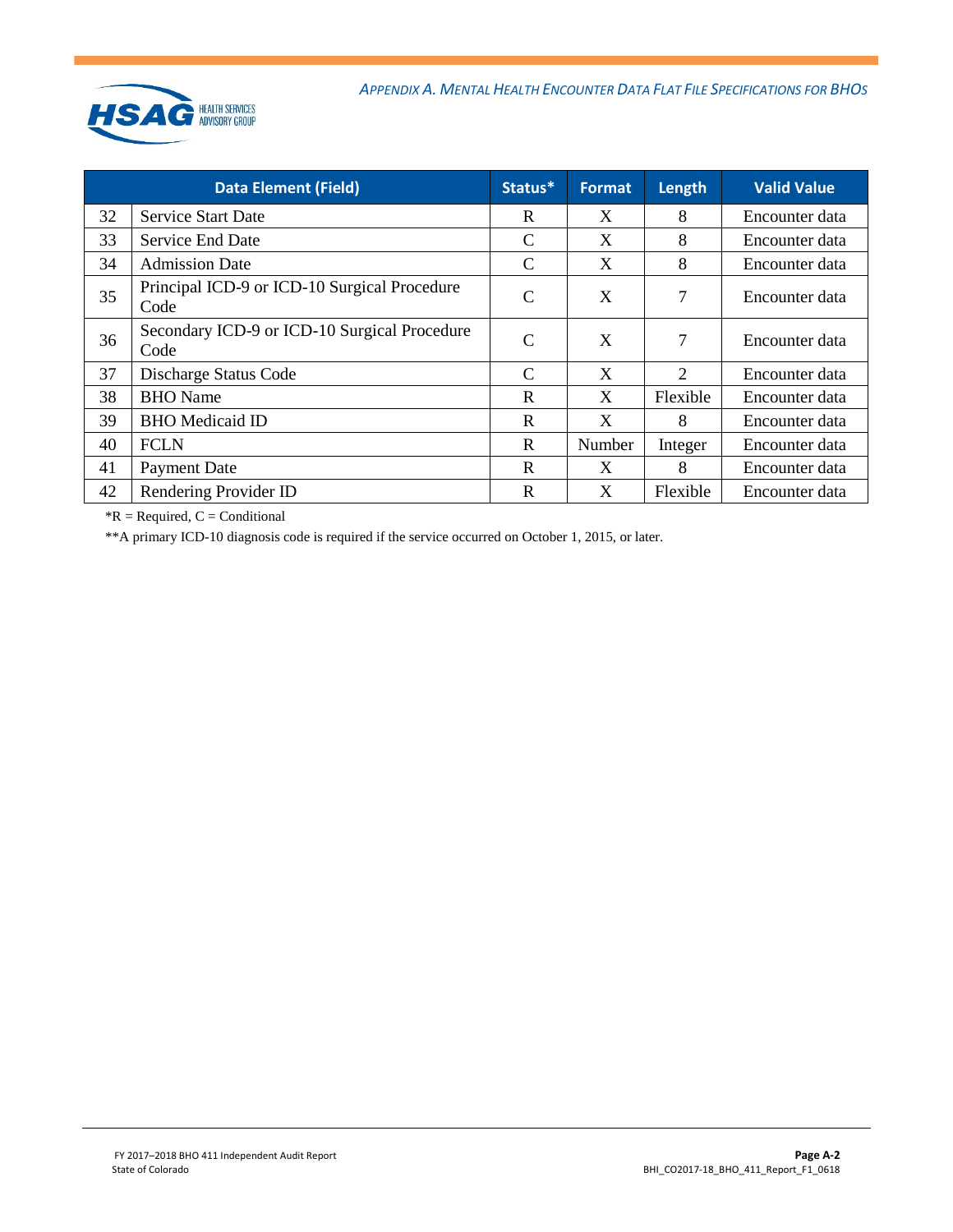

# <span id="page-18-0"></span>**Appendix B. Response Data Layout for Encounter Quality Audit for BHOs**

This table was copied from the *FY 2017–2018 Annual BHO Encounter Data Quality Review Guidelines*  Appendix II, Audit Response File layout.

|                | <b>Data Element (Field)</b>                                                                                                                                                                                                                                                                                                                                                                                                                                                                                                | <b>Data Description</b>                                                                                                                               | <b>Format</b> | Length       |
|----------------|----------------------------------------------------------------------------------------------------------------------------------------------------------------------------------------------------------------------------------------------------------------------------------------------------------------------------------------------------------------------------------------------------------------------------------------------------------------------------------------------------------------------------|-------------------------------------------------------------------------------------------------------------------------------------------------------|---------------|--------------|
| $\mathbf{0}$   | Record No                                                                                                                                                                                                                                                                                                                                                                                                                                                                                                                  | Sequential number for each of 411 records; Should<br>align with the <i>Record No</i> in the flat file (Appendix I)                                    | X             | Integer      |
| $\mathbf{1}$   | 0=No supporting doc, or not consistent w the doc, or<br>not in the USCS, or does not comply with the service<br>description in USCS*; $1 = yes$ , consistent with the<br>minimum supporting doc requirements and complies<br>with USCS<br><b>Encounter Procedure Code</b><br>*all of the information under the headings of<br>"procedure code description," "service description,"<br>"notes," "minimum documentation requirements,"<br>and "example activities" should be taken into account<br>when they are applicable. |                                                                                                                                                       | $\mathbf X$   | 1            |
| $\overline{2}$ | <b>Encounter Diagnosis Code</b>                                                                                                                                                                                                                                                                                                                                                                                                                                                                                            | 0=No doc, or not consistent w the supporting doc, or<br>not comply w the diagnosis code requirement in<br>USCS; 1=yes, comply and consistent          |               | $\mathbf{1}$ |
| 3              | <b>Encounter POS</b>                                                                                                                                                                                                                                                                                                                                                                                                                                                                                                       | 0=No doc, or not consistent w the supporting doc, or<br>not comply w USCS; 1=yes, comply                                                              | X             | $\mathbf{1}$ |
| $\overline{4}$ | <b>Encounter Service</b><br>Cat/Program Category<br>(Procedure Modifier 1)                                                                                                                                                                                                                                                                                                                                                                                                                                                 | 0=Not comply with the program category requirement<br>in the USCS for the encounter procedure code;<br>$1 = yes$ , comply                             | X             | $\mathbf{1}$ |
| 5              | <b>Encounter Units</b>                                                                                                                                                                                                                                                                                                                                                                                                                                                                                                     | 0=No supporting doc, or not consistent w the doc or<br>not within the duration allowed by USCS; 1=yes,<br>comply                                      | X             | $\mathbf{1}$ |
| 6              | <b>Encounter Service Start</b><br>Date                                                                                                                                                                                                                                                                                                                                                                                                                                                                                     | 0=Start date does not comply w the supporting doc;<br>$l = \text{comply}$                                                                             | X             | $\mathbf{1}$ |
| $\overline{7}$ | <b>Encounter Service End</b><br>Date                                                                                                                                                                                                                                                                                                                                                                                                                                                                                       | 0=End date does not comply w the supporting doc; $1=$<br>comply                                                                                       | X             | $\mathbf{1}$ |
| 8              | Doc_Population                                                                                                                                                                                                                                                                                                                                                                                                                                                                                                             | 0=No doc or not comply w USCS; 1=yes, comply                                                                                                          | $\mathbf X$   | $\mathbf{1}$ |
| 9              | Doc_Duration                                                                                                                                                                                                                                                                                                                                                                                                                                                                                                               | $0 = No$ doc or not comply w USCS; $1 = yes$ , comply                                                                                                 | X             | $\mathbf{1}$ |
| 10             | Doc_Allowed_Mode_Deliv<br>ery                                                                                                                                                                                                                                                                                                                                                                                                                                                                                              | 0=No doc or not comply w USCS; 1=yes, comply                                                                                                          | $\mathbf X$   | $\mathbf{1}$ |
| 11             | Doc_Staff_Req                                                                                                                                                                                                                                                                                                                                                                                                                                                                                                              | 0=No doc or not comply w USCS if procedure code is<br>included in USCS; 1=yes, comply<br>See further details in Appendix II following this<br>table** | X             | $\mathbf{1}$ |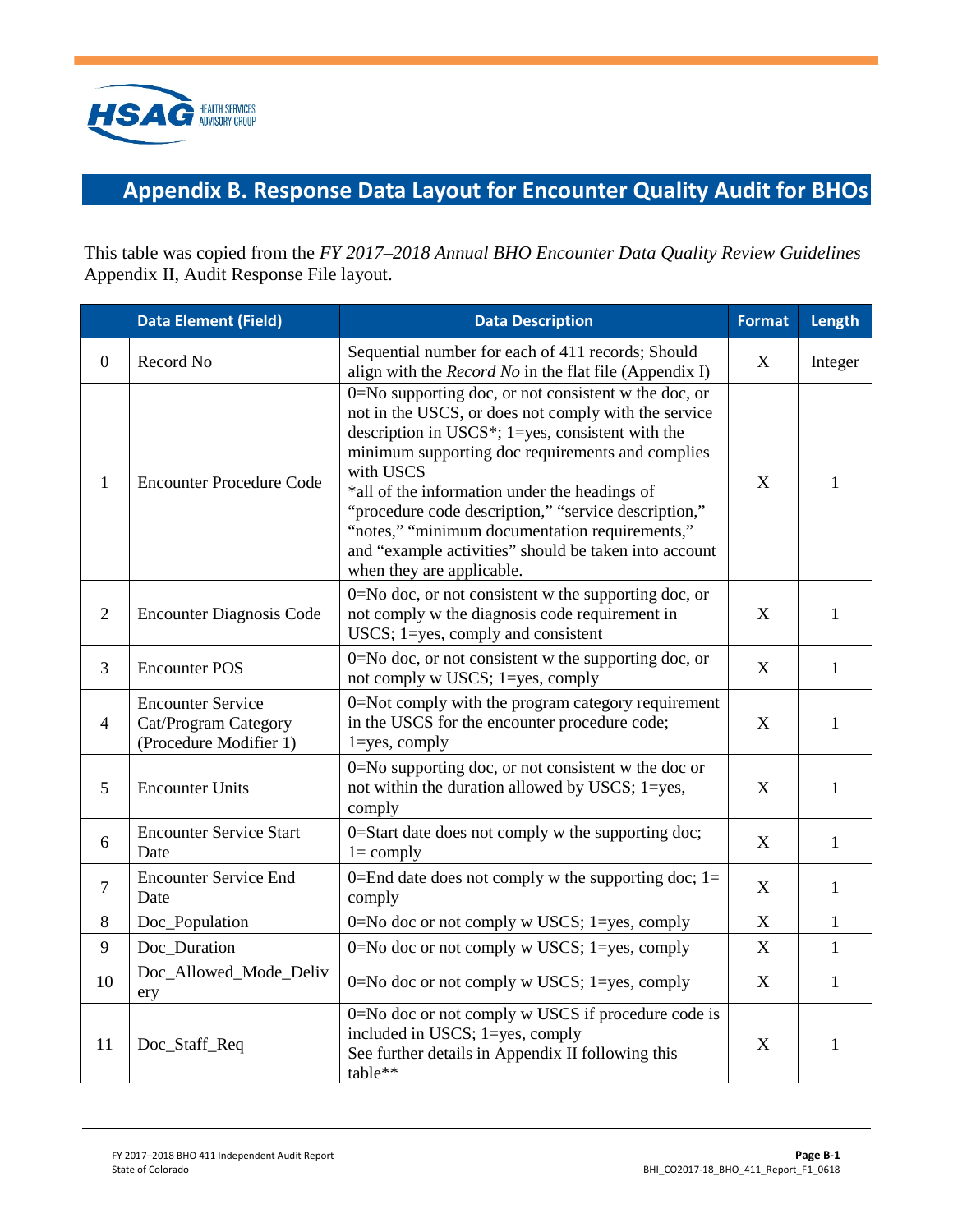

|    | <b>Data Element (Field)</b> | <b>Data Description</b>                                                                                                         | <b>Format</b> | Length   |
|----|-----------------------------|---------------------------------------------------------------------------------------------------------------------------------|---------------|----------|
| 12 | Doc Procedure Code          | Procedure Code in the supporting doc;<br>'NA' if there is no document or unable to determine<br>service based on documentation  | X             | 5        |
| 13 | Doc_Diag                    | Diagnosis code in the supporting doc;<br>'NA' if there is no document                                                           | X             | 5        |
| 14 | Doc_POS                     | Place of Service in the supporting doc;<br>'NA' if there is no document                                                         | X             | 2        |
| 15 | Doc_Units                   | Max of the units comply w USCS if procedure code is<br>included in USCS; 'NA' if there is no document                           | X             | Integer  |
| 16 | Doc_Service Start Date      | Start Date in the doc; 'NA' if there is no doc;                                                                                 | X             | 8        |
| 17 | Doc_Service End Date        | End Date in the doc; 'NA' if there is no doc;                                                                                   | X             | 8        |
| 18 | <b>USCS Version Used</b>    | 1=October 2016 version, 2=January 2017 version,<br>$3 =$ July 2017 version, 4=July 2016 version, 5=2015<br>version <sup>†</sup> | X             |          |
| 19 | Comments (optional)         | Any comments, for example 'no documentation<br>received from provider'                                                          | X             | Flexible |

\*\*The Doc\_Staff\_Req field assesses whether or not the service administrator has the appropriate credentials for the procedure. Signatures are not a component of complete information for the staff requirement, but are required to meet technical documentation requirements, which are measured in the Encounter Procedure Code field.

For procedures in which the provider may have less than a Bachelor's degree, the provider's title should be listed to confirm that the provider meets the staff requirement. As educational requirements for staff may vary by facility, BHOs may opt to have facilities confirm the level of education for non-credentialed staff (e.g., milieu counselors).

† The guidelines document initially accounted for use of the October 2016, January 2017, and July 2017 USCS Manual versions. Over the course of their internal audits, BHO reviewers noted that their samples included some encounters with services dates falling within the coverage range of the 2015 and July 2016 USCS Manuals. The Department instructed BHOs to use the designations specified in the table to document use of the 2015 and July 2016 manual versions.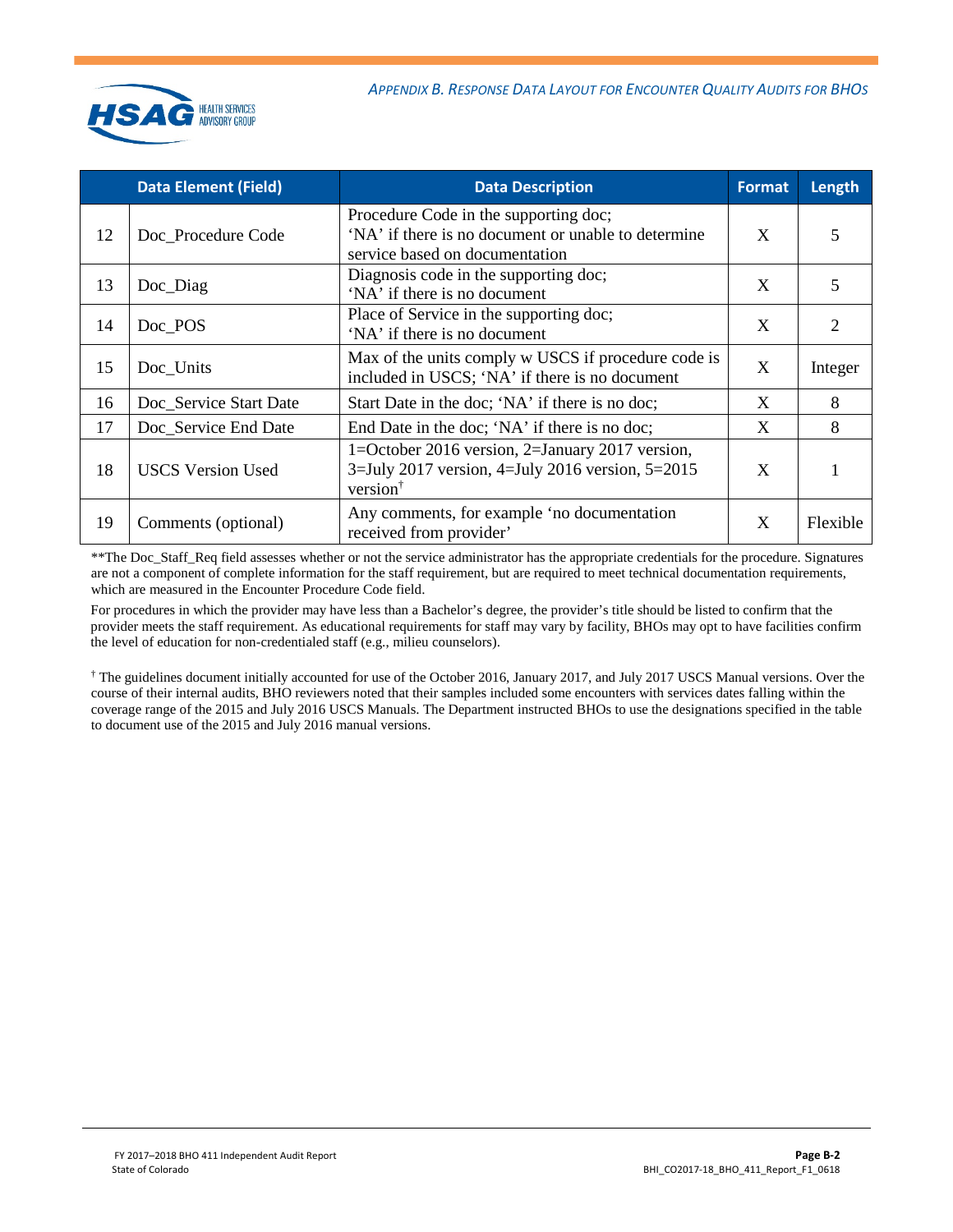

## **Appendix C. Over-Read Findings for Behavioral Healthcare, Inc. (BHI)**

<span id="page-20-0"></span>Figure C-1 presents aggregate results from HSAG's 30-case over-read of BHI's 411 sample. Agreement values range from 0 percent to 100 percent, where 100 percent represents complete agreement between BHI's audit results and HSAG's over-read results and 0 percent represents complete disagreement.



**Figure C-1—Aggregated Percent of Agreement Between HSAG's Over-Read and BHI's Internal Audit Findings, by Data Element**

Figure C-1 shows that HSAG's reviewers agreed with BHI's audit results for 100 percent of the over-read cases for five of the 11 audited elements. At 86.7 percent, the *Procedure Code* element had the lowest agreement rate between BHI's audit results and HSAG's over-read results.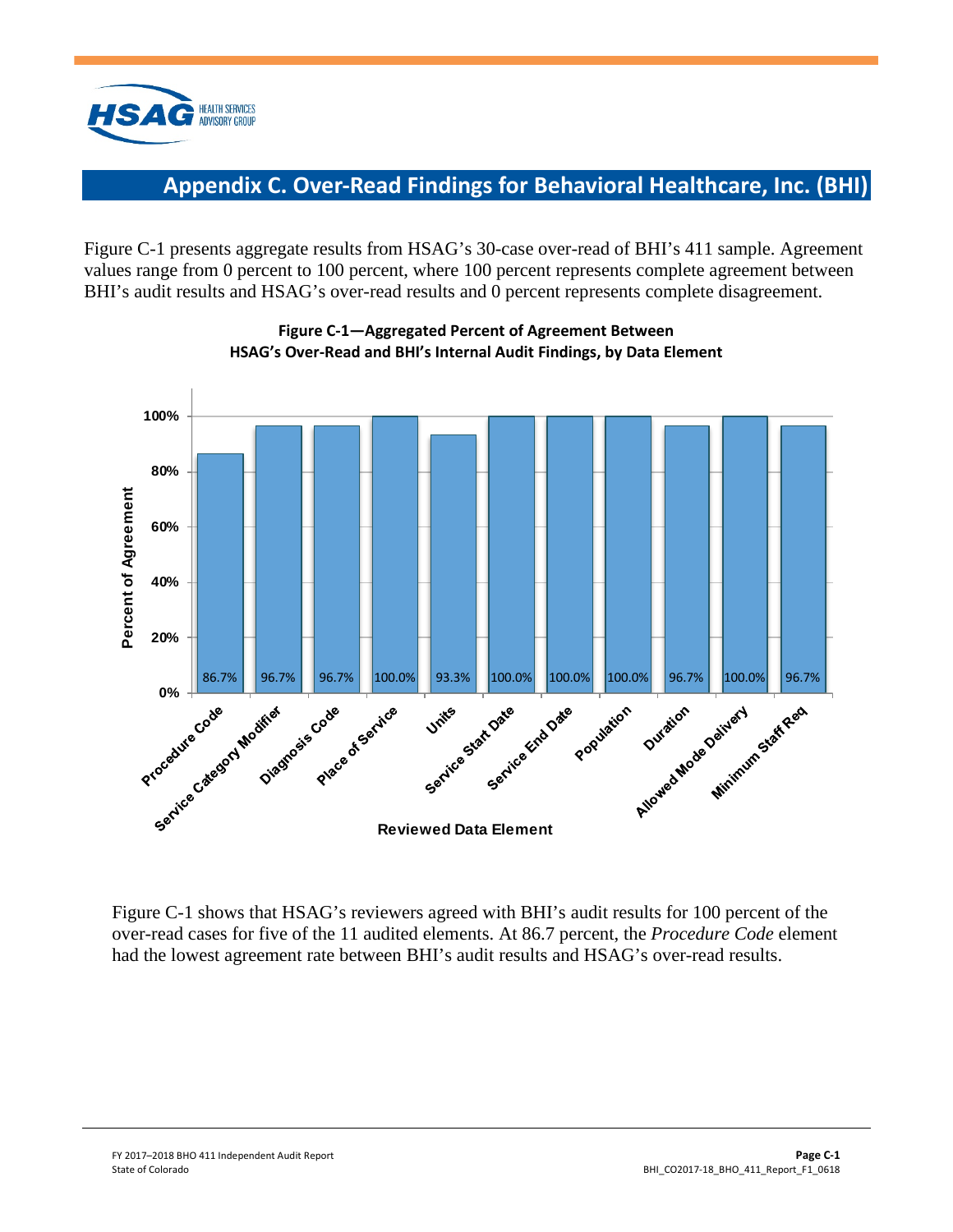

The following figures present aggregate results from HSAG's over-read of the 10 sampled cases associated with Prevention/Early Intervention Services, Club House or Drop-In Center Services, and Residential Services, respectively.



#### **Figure C-2—Aggregated Percent of Agreement Between HSAG's Over-Read and BHI's Internal Audit Findings, by Data Element Prevention/Early Intervention Services**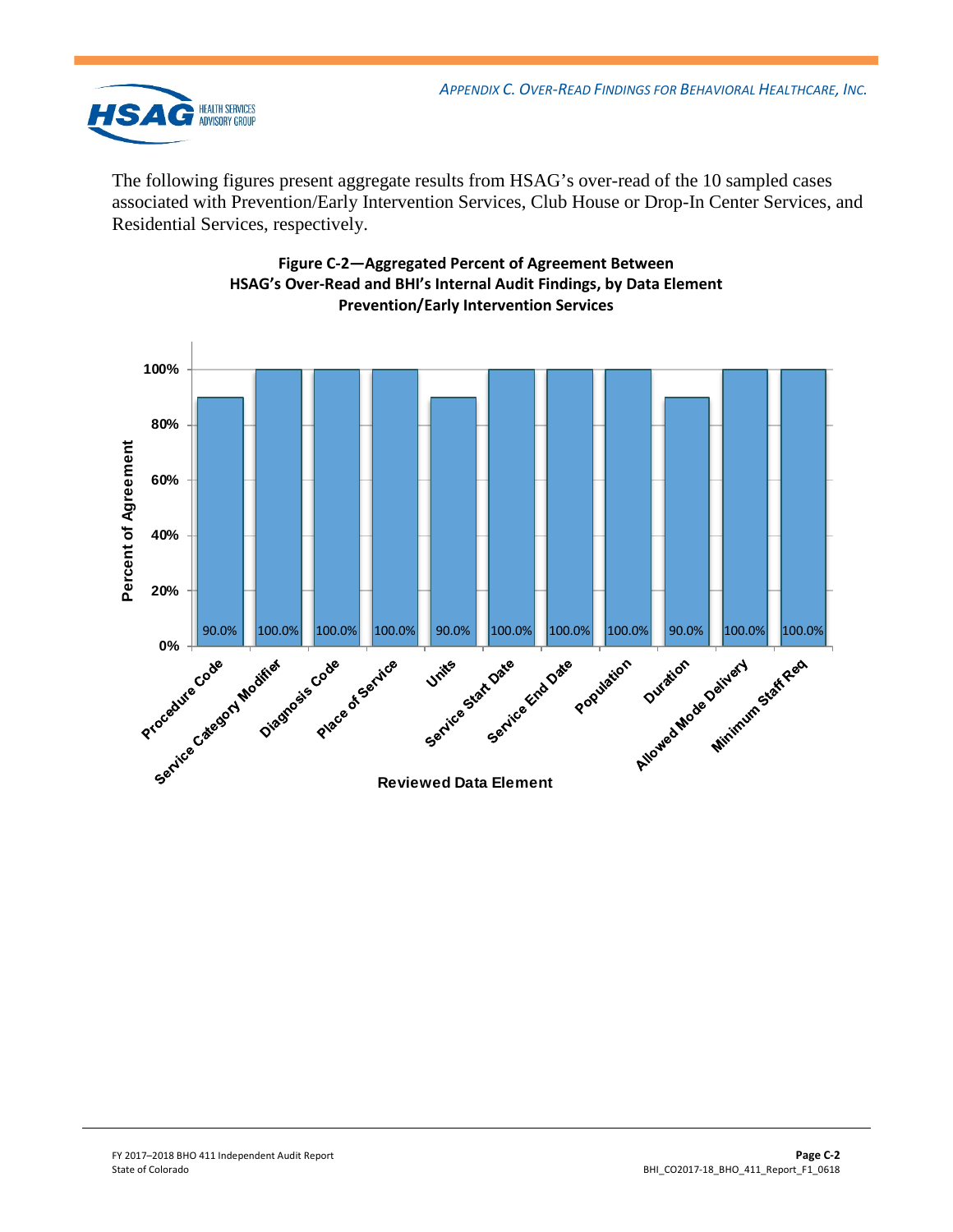



**Figure C-3—Aggregated Percent of Agreement Between**